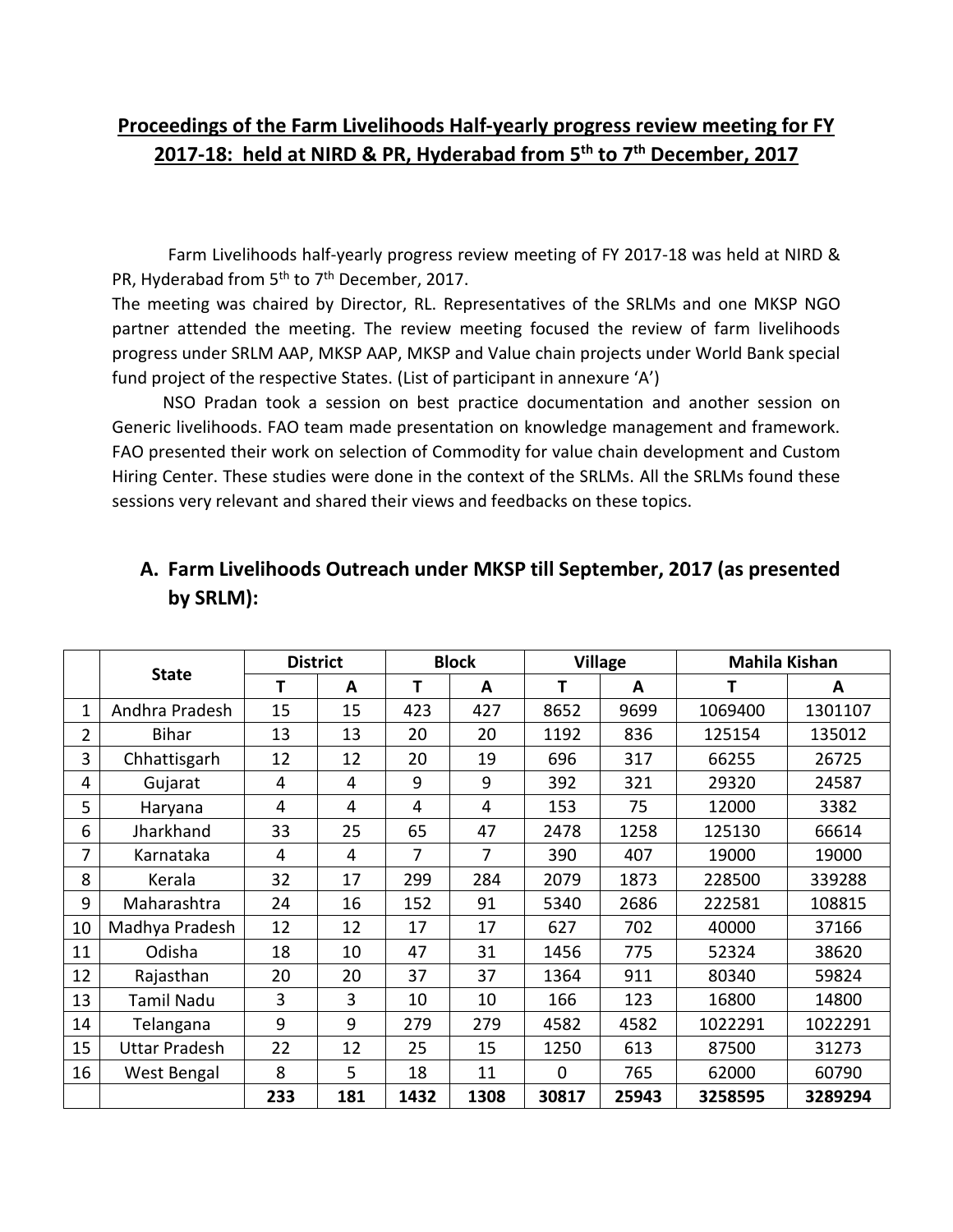# **B. Farm Livelihoods Outreach under Value Chain development projects till September, 2017 (as presented by SRLM):**

|   | <b>State</b> | Project                 |     | <b>Blocks</b> |      | <b>Village</b> | <b>Mahila Kishan</b> |       |
|---|--------------|-------------------------|-----|---------------|------|----------------|----------------------|-------|
|   |              |                         | т   | А             |      | A              | т                    | A     |
| 1 | <b>Bihar</b> | Value Chain             | 30  | 0             | 600  | 0              | 36000                | 0     |
| 2 | Chhattisgarh | Value Chain             | 5   | 0             |      |                | 5500                 | 0     |
| 3 | Jharkhand    | Agriculture Value Chain | 11  | 11            | 560  | 560            | 15000                | 8532  |
| 4 | Jharkhand    | Lac & Tamarind          | 12  | 12            | 300  | 185            | 6000                 | 4502  |
| 5 | Maharashtra  | Agro Horticulture       | 9   | 9             | 670  | 855            | 19800                | 32225 |
| 6 | Maharashtra  | Goatery                 | 13  | 13            | 800  | 927            | 22000                | 35884 |
| 7 | Maharashtra  | <b>Fisheries</b>        | 12  | 12            | 300  | 474            | 10800                | 8217  |
| 8 | Odisha       | Value chain             | 12  | 12            | 83   | 83             | 11600                | 8312  |
| 9 | Rajasthan    | Agriculture Value Chain | 3   | 0             | 219  | 0              | 13699                | 0     |
|   |              | <b>TOTAL</b>            | 107 | 69            | 3532 | 3084           | 140399               | 97672 |

# **C. Status of Financial progress of the MKSP projects (as update shared by the state missions):**

|                |              | <b>Type</b>              | Project/<br>component                    | Total                       |                                   | <b>Total fund released [lakh INR]</b>        |                                           |                                                      | Expendi<br>ture (in<br>lakh<br>INR) till<br>Sept 17 | %age of<br>expendi                      |
|----------------|--------------|--------------------------|------------------------------------------|-----------------------------|-----------------------------------|----------------------------------------------|-------------------------------------------|------------------------------------------------------|-----------------------------------------------------|-----------------------------------------|
| S<br>r.        | <b>State</b> | οf<br>Proje<br>ct        |                                          | outla<br>y<br>[lakh<br>INR] | Centra<br>I Share<br>receiv<br>ed | <b>State</b><br><b>Share</b><br>receiv<br>ed | <b>Inter</b><br><b>est</b><br>accru<br>ed | <b>Total</b><br>availa<br>ble<br>with<br><b>SRLM</b> |                                                     | ture<br>against<br>fund<br>receive<br>d |
| $\mathbf{1}$   | Bihar        | AAP                      | Project<br>1(Sustainable<br>Agriculture) | 9,760<br>.00.               | 4,758.<br>00                      | 2,439.<br>73                                 |                                           | 7,197.<br>73                                         | 2383.4                                              | 33%                                     |
| $\overline{2}$ | CG           | <b>NGO</b><br><b>PIA</b> | MKSP -<br>Agriculture<br>(BSM)           | 299.1<br>$\Omega$           | 168.17                            | 56.08                                        | 4.69                                      | 228.9<br>4                                           | 205.04                                              | 90%                                     |
| 3              | CG           | <b>NGO</b><br><b>PIA</b> | <b>MKSP-TASAR</b><br>(PRADAN)            | 802.7<br>1                  | 442.92                            | 204.26                                       | 17.6<br>1                                 | 664.7<br>8                                           | 396.450<br>2                                        | 60%                                     |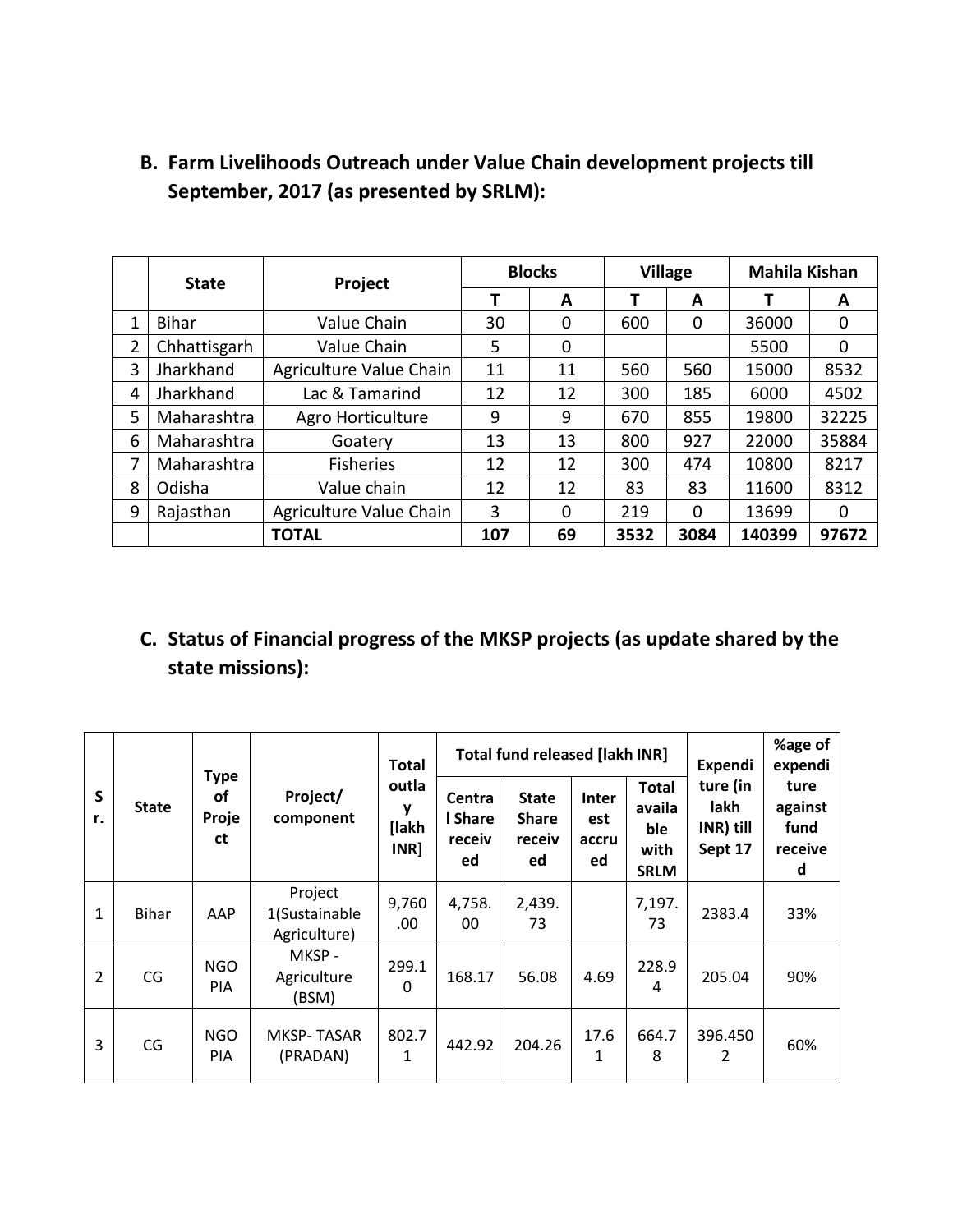| 4                                | CG              | AAP               | MKSP-<br>Agriculture        | 3,131<br>$\cdot$        | 234.85           | 313.14                | 10.7<br>$\mathbf{1}$ | 558.7<br>0                | 515.21        | 92%    |
|----------------------------------|-----------------|-------------------|-----------------------------|-------------------------|------------------|-----------------------|----------------------|---------------------------|---------------|--------|
| 5                                | Gujarat         | <b>NGO</b><br>PIA | Project 1                   | 2,083<br>8.5            | 499.18           | 166.39<br>$\mathbf 0$ |                      | 665.5<br>71               | 883.910       | 133%   |
| 6                                | Gujarat         | AAP               | Project 1                   | 152.5<br>6              | 22.88            |                       |                      | 22.88                     | $\mathbf 0$   | 0%     |
| 7                                | Haryana         | AAP               | Project 1                   | 1,169<br>.00.           | 175.00           | 117.00                | 5.83                 | 298.0<br>$\boldsymbol{0}$ | 119           | 40%    |
| 8                                | Jharkha<br>nd   | <b>NGO</b><br>PIA | Lok Prerna                  | 130                     | 53.62            | 17.88                 | 1.1                  | 72.60                     | 66.78         | 93.40% |
| 9                                | Jharkha<br>nd   | <b>NGO</b><br>PIA | SPWD                        | 471.6<br>0              | 194.52           | 64.83                 | 6.12                 | 265.4<br>$\overline{7}$   | 167.48        | 63.09% |
| 1<br>0                           | Jharkha<br>nd   | <b>NGO</b><br>PIA | Udyogini                    | 250.7                   | 47.00            |                       | 0.34                 | 47.34                     | 31.50         | 67.01% |
| 1<br>1                           | Jharkha<br>nd   | <b>NGO</b><br>PIA | SRIJAN                      | 255.0<br>0              | 103.78           | 36.42                 | 3.98                 | 195.1<br>6                | 127.72        | 65.44% |
| 1<br>$\overline{2}$              | Jharkha<br>nd   | <b>NGO</b><br>PIA | <b>RDA</b>                  | 149.9<br>$\overline{2}$ | 44.60            | 9.37                  | 2.78                 | 56.74                     | 44.53         | 82.50% |
| 1<br>3                           | Jharkha<br>nd   | <b>NGO</b><br>PIA | <b>SUPPORT</b>              | 234.7<br>5              | 44.02            | 85.10                 | 2.55                 | 131.6<br>6                | 107.76        | 81.85% |
| 1<br>4                           | Jharkha<br>nd   | <b>NGO</b><br>PIA | LEADS                       | 188.7<br>6              | 77.85            | 25.95                 | 1.84                 | 105.6<br>5                | 97.42         | 93.84% |
| 1<br>5                           | Jharkha<br>nd   | <b>NGO</b><br>PIA | <b>TSRD</b>                 | 131.8<br>7              | 64.29            | 8.24                  | 1.62                 | 74.15                     | 52.82         | 71.24% |
| 1<br>6                           | Jharkha<br>nd   | AAP               | <b>MKSP AAP</b>             | 6,664<br>.02            | 2,998.<br>70     | 1,999.<br>20          | 56.6<br>6            | 5,054.<br>56              | 1474.41       | 29.17% |
| $\mathbf{1}$<br>7                | Jharkha<br>nd   | AAP               | <b>Medicinal Plant</b>      | 1,393<br>.00            | 83.58            |                       |                      | 83.58                     | 43.53         | 52.08% |
| $\mathbf{1}$<br>8                | Jharkha<br>nd   | AAP               | RESHAM                      | 4,654<br>.73            | 279.28           |                       |                      | 279.2<br>8                | 25.72         | 9.21%  |
| 1<br>9                           | Kerala          | PIA               | <b>MKSP</b><br>Kudumbashree | 6397                    | 2,709.<br>$00\,$ | 690.00                | 420                  | 3,819.<br>00              | 2868          | 75%    |
| $\overline{2}$<br>0              | Kerala          | AAP               | MKSP-<br>attapaddy          | 1,590<br>.00.           | 238.00           |                       | 36.0<br>$\mathbf 0$  | 274.0<br>0                | 189           | 69%    |
| $\overline{2}$<br>1              | Kerala          | AAP               | Spl. Fund Value<br>Chain    | 1,589<br>.00.           | 238.00           |                       |                      | 238.0<br>$\boldsymbol{0}$ | 80            | 34%    |
| $\overline{2}$<br>$\overline{2}$ | Kerala          | PIA               | CoMPT                       | 6,062<br>.00.           | 2,271.<br>$00\,$ | 1,423.<br>00          | 541.<br>00           | 4,235.<br>00              | 1843          | 44%    |
| 2<br>3                           | Maharas<br>htra | <b>NGO</b><br>PIA | Project 1- BAIF<br>Tasar    | 1,013<br>.01            | 556.76           | 253.21                | 17.9<br>9            | 827.9<br>6                | 483.486<br>83 | 58%    |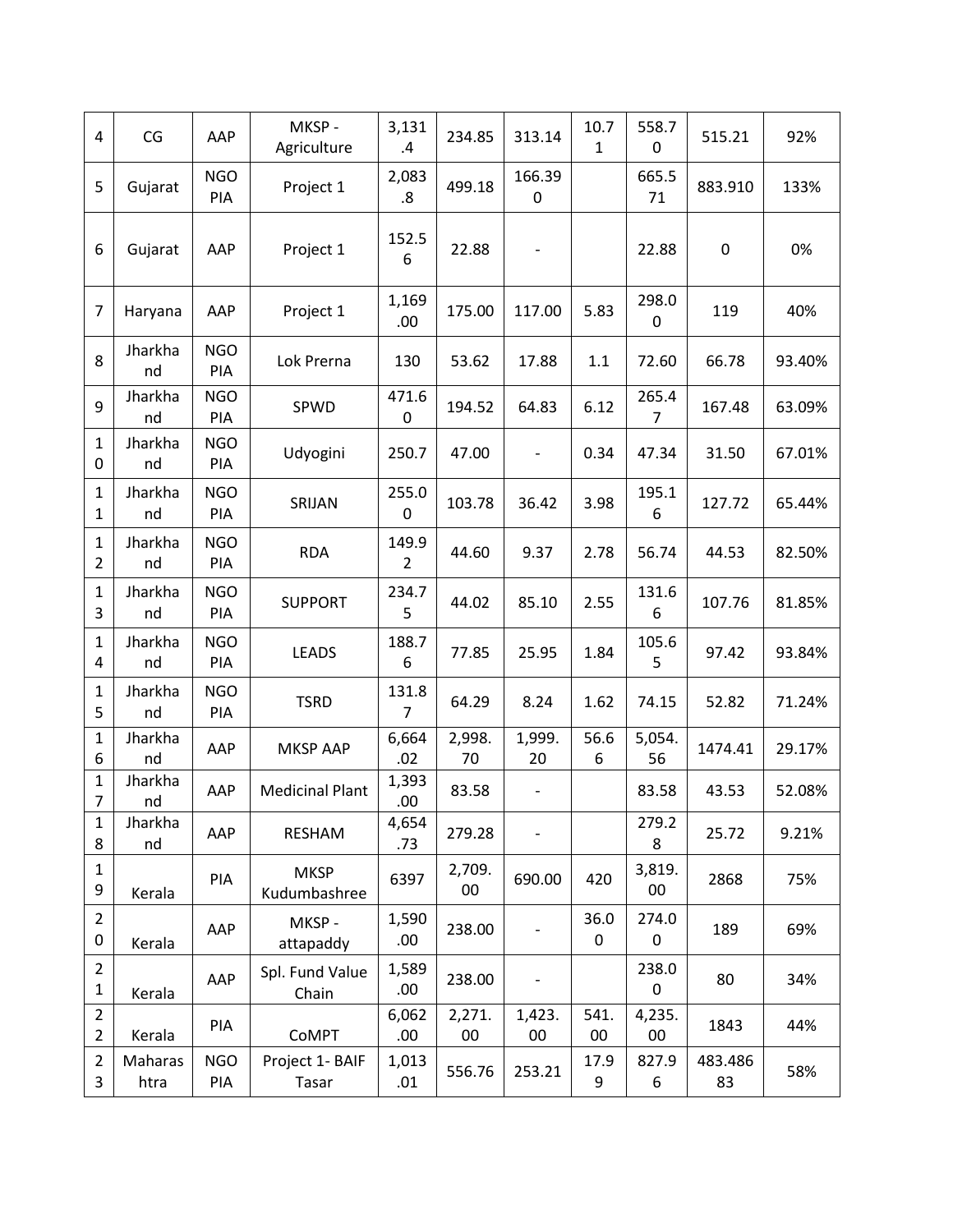| $\overline{2}$<br>4              | <b>Maharas</b><br>htra | <b>NGO</b><br>PIA | Project 2-<br><b>MSSRF</b> | 582.0<br>$\overline{0}$ | 378.00        | 108.00        | 14.0<br>$\mathbf 0$ | 500.0<br>$\mathbf 0$ | 477         | 95%  |
|----------------------------------|------------------------|-------------------|----------------------------|-------------------------|---------------|---------------|---------------------|----------------------|-------------|------|
| $\overline{2}$<br>5              | Maharas<br>htra        | AAP               | MKSP - AAP                 | 6,698<br>.67            | 1,004.<br>80  | 335.00        | 4.21                | 1,344.<br>01         | 619.29      | 46%  |
| 2<br>6                           | Odisha                 | <b>NGO</b><br>PIA | Sustainable<br>Agriculture | 3850.<br>5              | 2,033.<br>58  | 1,355.<br>70  | 91.8<br>2           | 3,481.<br>10         | 2605.22     | 75%  |
| $\overline{2}$<br>$\overline{7}$ | Odisha                 | AAP               | Medicinal<br>Plants        | 624.0<br>$\mathbf{0}$   | 374.4         | 249.6         |                     | 624                  | $\mathbf 0$ | 0%   |
| $\overline{2}$<br>8              | Odisha                 | AAP               | Tasar                      | 855.0<br>0              | 513           | 342           |                     | 855                  | $\mathbf 0$ | 0%   |
| $\overline{2}$<br>9              | Rajastha<br>n          | <b>NGO</b><br>PIA | Project 1                  | 1,123<br>.89            | 758.70        | 276.00        | 14.9<br>4           | 1,049.<br>64         | 1044.57     | 100% |
| $\overline{3}$<br>$\Omega$       | Rajastha<br>n          | AAP               | Project 1                  | 4,233<br>.33            | 634.95        | 423.30        |                     | 1,058.<br>25         | 200         | 19%  |
| 3<br>1                           | Tamil<br>Nadu          | AAP               | Project 1                  | 1,596<br>.00            | 239.40        | 159.60        |                     | 399.0<br>$\Omega$    | 352         | 88%  |
| 3<br>2                           | Telanga<br>na SERP     | PIA               | Sustainable<br>Agriculture | 107.2<br>3              | 45.755<br>625 | 15.251<br>875 |                     | 61.00<br>75          | 62.87       | 103% |
| 3<br>3                           | UP                     | AAP               | Project 1                  | 63.36                   | 9.56          | 6.37          |                     | 14.79                |             | 0%   |
| 3<br>4                           | West<br>Bengal         | <b>NGO</b><br>PIA | <b>LKP</b>                 | 1,351                   | 759.25        | 248.88        | 10.3<br>4           | 1,018.<br>47         | 956.54      | 94%  |
| 3<br>5                           | West<br>Bengal         | AAP               | <b>TASAR AAP</b>           | 823.6<br>5              | 49.42         | 32.95         |                     | 82.37                | $\mathbf 0$ | 0%   |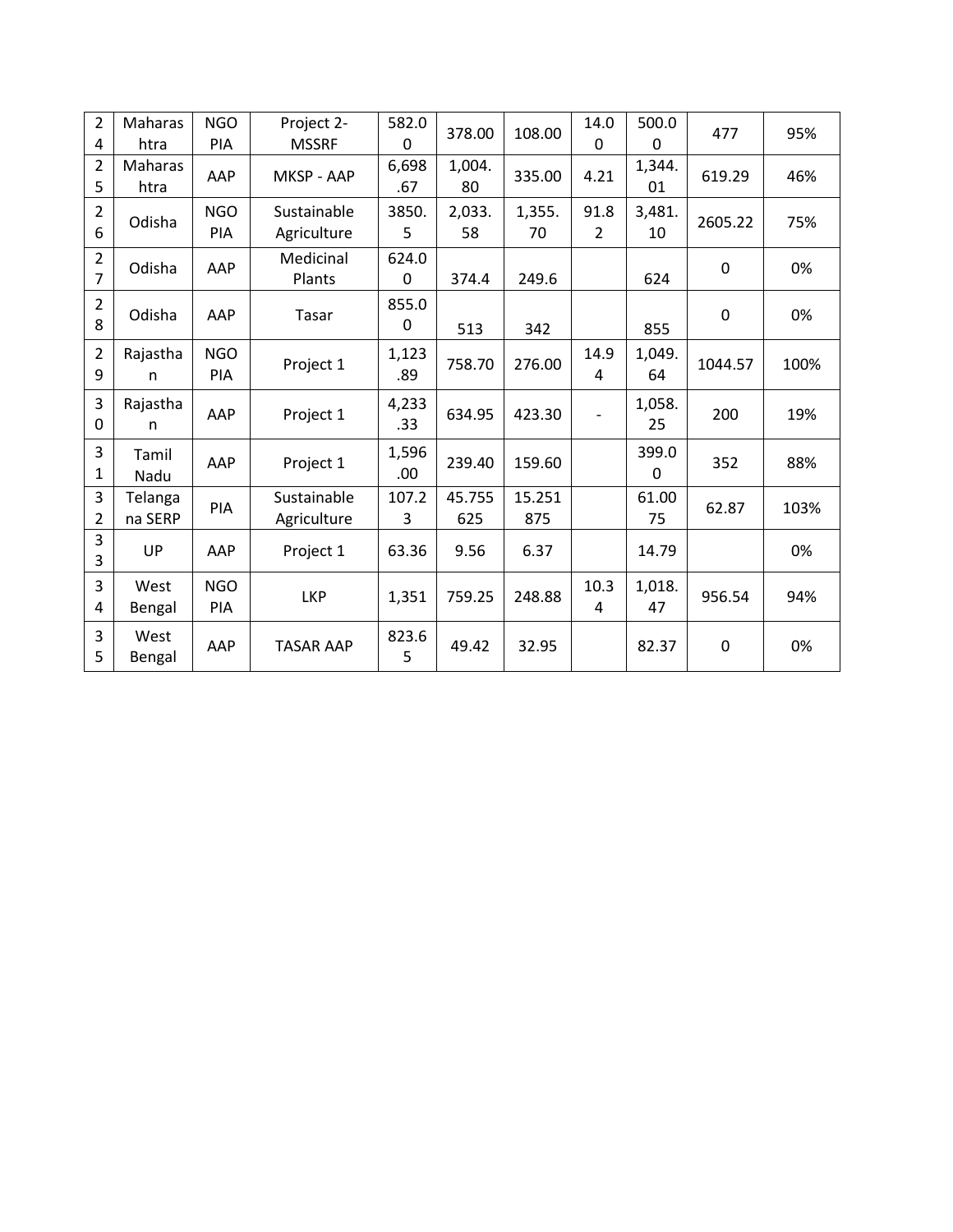# **D. Status of Financial progress of the Value Chain development projects (as update shared by the state missions):**

|                |              |                             |                             | <b>Total outlay [lakh INR]</b> |                   |                                        | <b>Total fund released</b><br>[lakh INR]     |                                                      | <b>Expendit</b>                         | %age of                                        |
|----------------|--------------|-----------------------------|-----------------------------|--------------------------------|-------------------|----------------------------------------|----------------------------------------------|------------------------------------------------------|-----------------------------------------|------------------------------------------------|
| ${\sf S}$<br>r | <b>State</b> | Project                     | Centr<br>al<br><b>Share</b> | <b>State</b><br><b>Share</b>   | <b>Total</b>      | Centra<br><b>Share</b><br>receiv<br>ed | <b>State</b><br><b>Share</b><br>receiv<br>ed | <b>Total</b><br>availa<br>ble<br>with<br><b>SRLM</b> | ure (in<br>lakh INR)<br>till Sept<br>17 | expendit<br>ure<br>against<br>fund<br>received |
| 1              | CG           | <b>NTFP</b>                 | 264.0<br>$\overline{0}$     | 176.00                         | 440.0<br>$\Omega$ | 132.00                                 | 88.00                                        | 220.0<br>$\overline{0}$                              | $\overline{0}$                          | 0%                                             |
| $\overline{2}$ | Jharkhand    | Lac and<br>Tamarin<br>d     | 625.8                       | 417.2                          | 1,043<br>.0       | 312.90                                 | 208.60                                       | 521.5<br>0                                           | 144.54                                  | 27.72%                                         |
| 3              | Maharashtra  | Spl. Fund<br>Value<br>Chain | 882.6                       | 588.4                          | 1,471.<br>00      | 441.30                                 | 294.20                                       | 735.5<br>$\mathbf{0}$                                | 387.32                                  | 53%                                            |
| 4              | Maharashtra  | Project 1                   | 738                         | 492                            | 1,230.<br>00      | 369.00                                 | 246.00                                       | 615.0<br>0                                           | 575.53                                  | 94%                                            |
| 5              | Maharashtra  | Project 2                   | 200.4                       | 133.6                          | 334.0<br>0        | 100.20                                 | 66.80                                        | $\overline{\phantom{a}}$                             |                                         |                                                |
| 6              | Odisha       | PG/PC                       | 1,685.<br>72                | 1,123.<br>81                   | 1,405<br>.00.     | 896.00                                 | 591.00                                       | 1,405<br>.00                                         | 455.14                                  | 32%                                            |
| 7              | Rajasthan    | Project<br>1                | 377.0<br>0                  | 251.0<br>$\mathbf 0$           | 628               |                                        |                                              |                                                      |                                         | 0%                                             |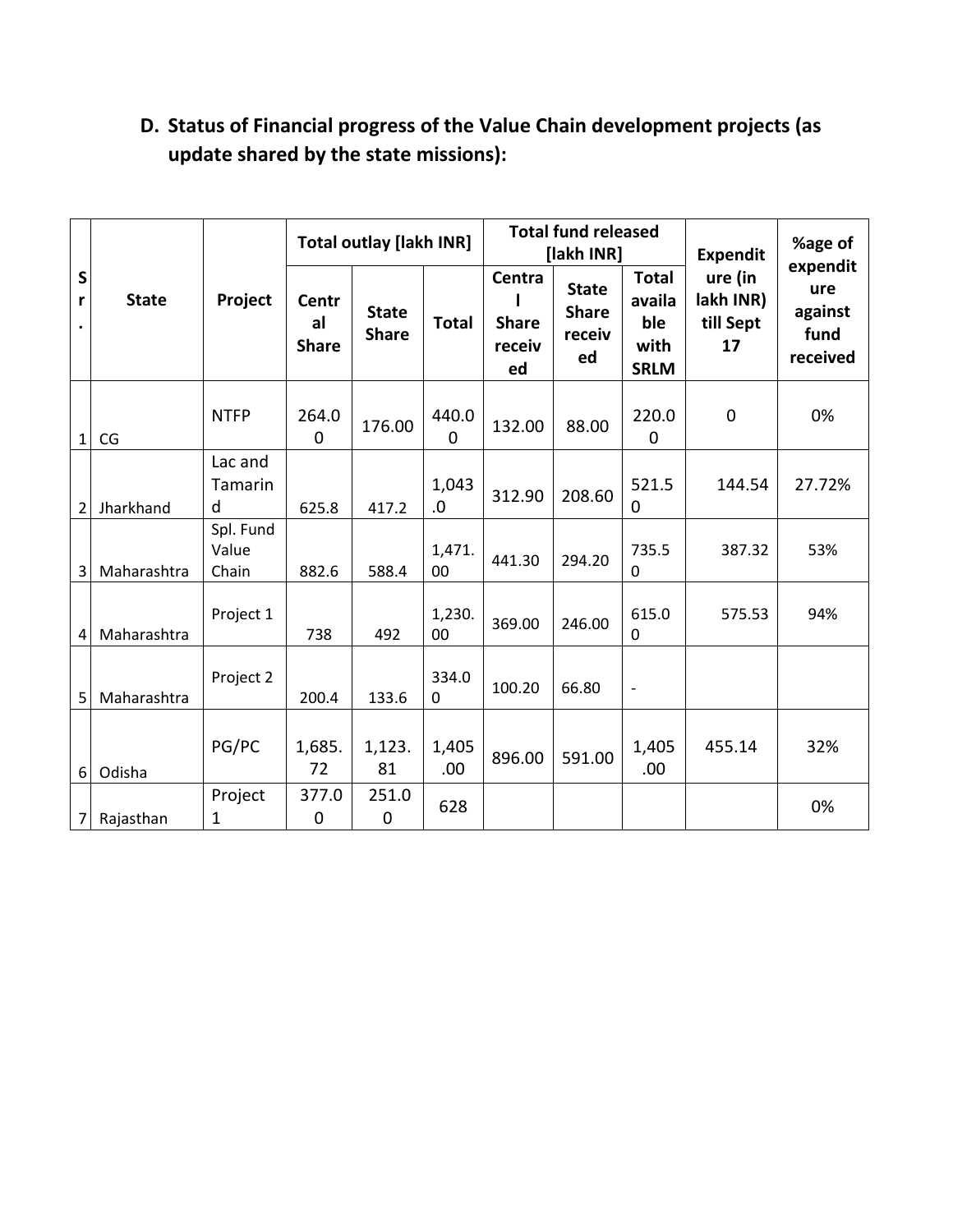## **Important action points discussed during the meeting:**

- 1. Financial progress of all the MKSP projects are very slow. This is a major cause of concern. All the SRLMs must expedite the financial progress of the MKSP projects and to ensure the same for all the MKSP projects under NGO partners in the state. Dedicated staffs with relevant experience and education must be deputed at State and Block level to expedite the project roll out. State missions must submit documents for the next installments of MKSP to MoRD urgently.
- 2. Promotion of agro-ecological practices is non-negotiable of DAY-NRLM. SRLMs must ensure the same in all the interventions under SRLM like MKSP AAP, MKSP by NGO partners and Livelihoods component under SRLM AAP.
- 3. One household must adopt at least 5-6 major interventions to be considered as Mahila Kishan covered (1-2 interventions each under 4 major areas of interventions: soil, seed, water and plant protection).
- 4. Convergence with MGNREGA to create livelihood assets (animal shed, farm pond, compost pits etc) of Mahila Kishans need serious attention of the state missions. States may prepare strategy and fix target to create the assets. Regular review of the progress is required at Block, District and state level.
- 5. SRLMs are entering into partnerships with various organizations, agencies, Institutes and other govt. programs. SRLM should give more focus on time bound, output centric partnerships rather than only input centric support.
- 6. All the SRLMs must ensure completion of Mahila Kishan and CRP data entry into DAY-NRLM livelihoods MIS with priority.
- 7. All states must have at least one staff responsible for livelihoods MIS.
- 8. CHC funding and purchase of equipment may be done in two-three phases depending on successful roll out of the CHCs and demand of tools renting.
- 9. State missions need to ensure small equipment in the CHC rather than purchasing high end machines like tractor. Scope of convergence with other schemes for arranging bigger machineries need to be explored.
- 10. Module based structured livelihoods training need to be provided to all the Livelihoods staffs at state and block level.
- 11. A Livelihoods staff training protocol and module need to be prepared by NMMU for all the state missions. All the SRLMs may share their existing training module with NMMU to enrich the quality of the modules.
- 12. Random field level verification and monitoring with 0.5-1% households may be planned by NRPs in MKSP NGO PIA projects.
- 13. Livelihoodsteam must plan LH interventions from SRLM AAP fund of DAY-NRLM. Capacity building fund should be used for training of Krishi Sakhi, Pashu Sakhi and women farmers.
- 14. Livelihoods interventions with SHG members under SRLM AAP must be continued with same HH for at least 3-4 years till they are out of poverty.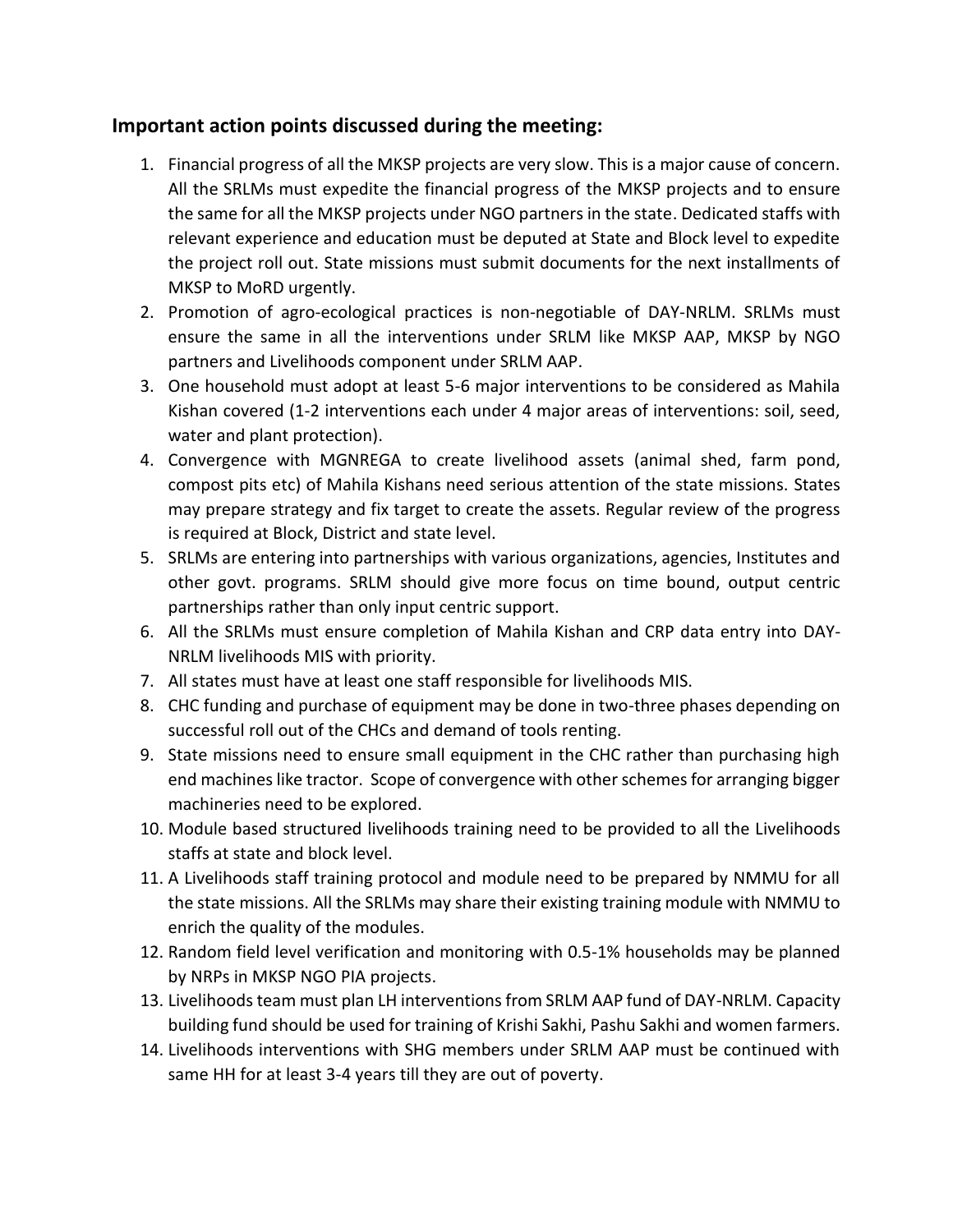- 15. States need to organize consultations with livelihoods staffs of other states and NMMU. It will increase cross learning opportunities among states.
- 16. State Mission staffs along with community persons should visit other states for cross learning. This way, field level successful models can be understood and replicated in different states.
- 17. CRPs must receive intensive training for 30-40 days in first two years and to ensure quality social capital.
- 18. Only convergence with Govt projects to be reported as convergence activity, not the small initiatives and joint interventions with any partner.
- 19. SRLM with Tasar projects sanctioned, must prepare indent of DFL immediately for next season and ensure with the suppliers for quality DFL.
- 20. States are signing MOUs with different partners. SRLM need to share the MOU documents with MoRD.
- 21. Maharashtra has a goat nursery model. Other states may understand this model and if found sustainable may be replicated in respective states.
- 22. Livelihoods projects must be rolled out as soon as possible after the sanction letter is received and DPR preparation, baseline survey and inception report preparation should be initiated simultaneously.
- 23. NPM shops may run by an individual rather than group of people/SHG.
- 24. Date of EC meeting must be considered as Date of project initiation for all MKSP and value chain projects.
- 25. The key points of the draft MKSP value chain guidelines were discussed with the SRLMs.

## **Madhya Pradesh:**

- 1. MP SRLM confirmed that, documents for third installment of MKSP AAP will be submitted by  $15<sup>th</sup>$  January, 2017.
- 2. Livelihoods projects majorly focuses on agriculture, so SRLM may recruit agri gratitude as YPs in each block urgently rather waiting for very high quality staffs and the project get delayed in due course.
- 3. Adoption rate of the interventions (e.g. kitchen garden) are very less for NGO PIA project. This needs attention.
- 4. MP is targeting to reach 1 million kitchen garden. This intervention need to be phased properly. Adoption and continuation of the KGs is important and must be tracked.
- 5. Moringa nursery may to raise and can be transplanted in KGs.
- 6. Livelihoods asset creation under MGNREGA convergence is not satisfactory in MP. More assets need to be created. Village level plan need to be passed in Gram Sabha meeting and included in MGNREGA AAP.
- 7. Convergence with RKVY need to be done. Power tiller can be brought form RKVY for CHC.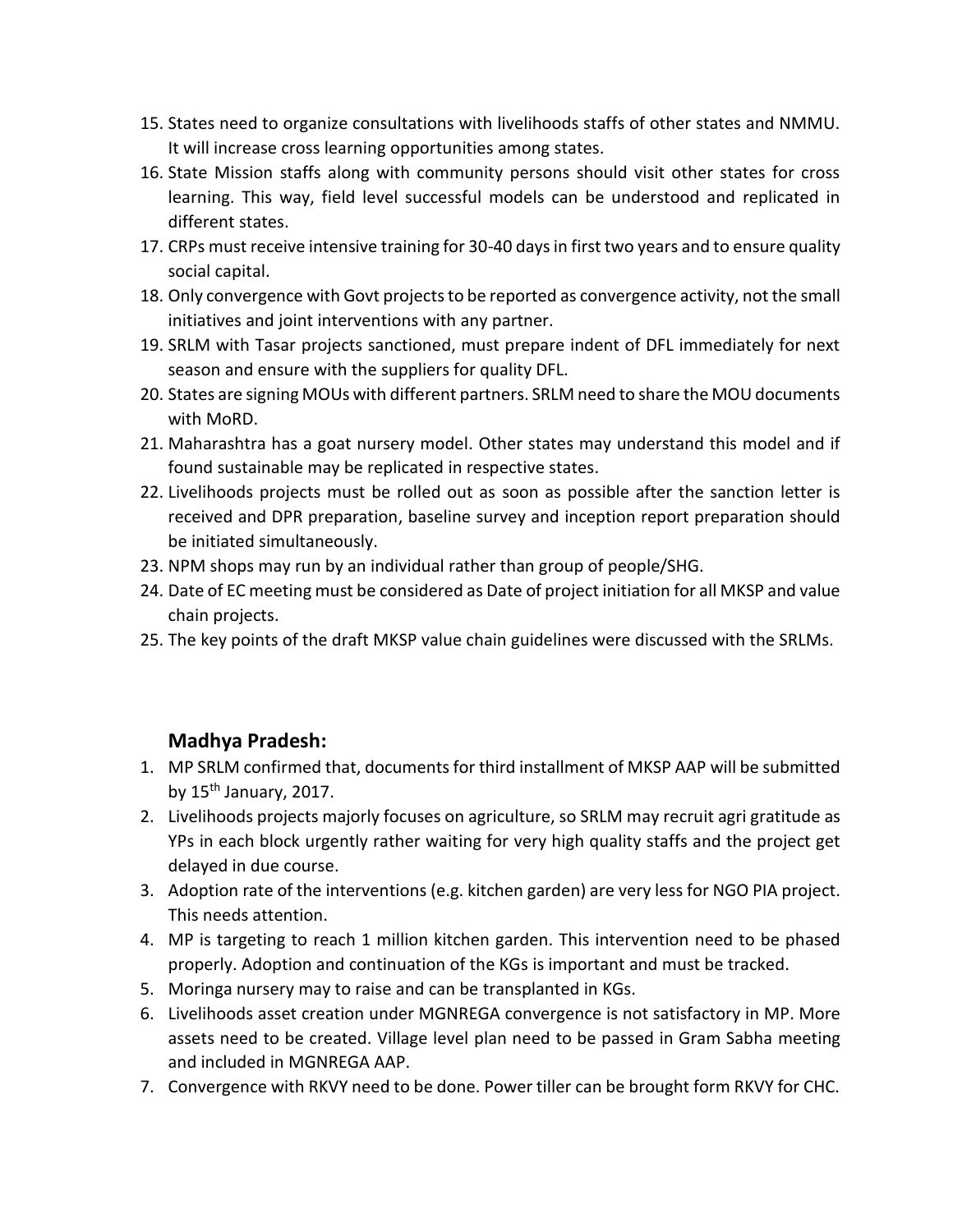- 8. MP may prepare and submit a big MKSP AAP by 15<sup>th</sup> January, 2017.
- 9. Integrated Livestock Management (of BAIF): This need to be relooked. It's not a Community owned model. It must be female oriented program and VO and SHG must own such projects including all the assets. Bike and other assets must not be bought from NRLM fund. Only pashu sakhi model need to be promoted NRLM fund in livestock.
- 10. **Value Chain -** The SRLM may submit the request for the second installment for the Special Fund value chain projects.
- 11. **MIS**
	- a. CRP data entry needs to be taken up
	- b. Mahila Kisan data entry for the MKSP AAP needs to be expedited
	- c. The SRLM may communicate a suitable date for conducting training on the Farm Livelihoods MIS to the SRLM staff.

## **Jharkhand:**

- 1. Financial due diligence is required for all the Livelihoods projects. Firstly set up of fund routing mechanism need to be grounded by JSLPS for MKSP and value chain projects and then money may be released to field.
- 2. State need to do plan field monitoring in mission mode and closely monitor the MKSP projects of NGOs.
- 3. Monthly review must be done by SRLM for MKSP NGO projects.
- 4. Outreach of PIAs like SPWD, Udyogini are very less. SRLM must be taken necessary follow up and monitoring.
- 5. NGO PIA projects 3<sup>rd</sup> installment docs will be send by 15<sup>th</sup> Jan. as confirmed by SRLM. Timeline need to be maintained.
- 6. State has confirmed that, documents for  $2<sup>nd</sup>$  installment of SA value chain project will be submitted by 15<sup>th</sup> January.
- 7. Three months support from TDF was very useful as informed by state. Now SRLM need continue the roll out of Tasar MKSP project and take support from Technical support Agency if approved.
- 8. State must cross verify all the data shared by NGOs.
- 9. JSLPS need to share the MOUs signed between JSLPS and different partners with MoRD.
- 10. State may plan for optimum utilization of staffs depending on seasonality of crops and NTFPs.
- 11. Lac and Tasar intervention have been rolled out very efficiently in Jharkhand and need to excel this initiation.
- 12. For lac projects PG/PCs need to be developed as the project is reaching larger scale.
- 13. For commodities delivery point need to be checked before finalizing deals. As transport cost and loss during transport may be higher to reach far away markets though higher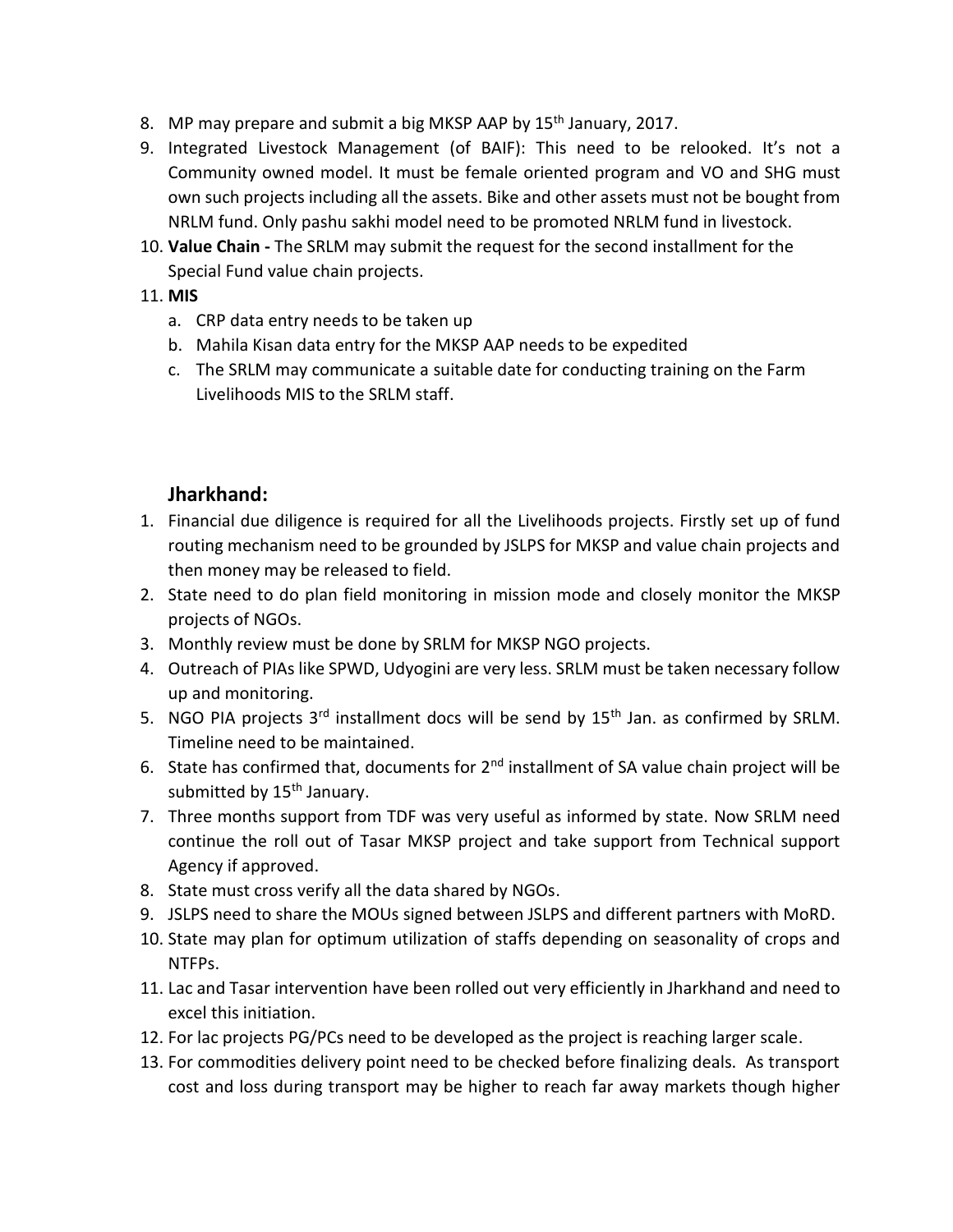market price may be realized there. Hence, proper exploration and preparation is required.

- 14. State must work on LH institutional architecture first with expertise to make it sustainable. SRLM may organize one workshop with experts on community institution mechanism.
- 15. JSLPS may bring field level experts in fold rather not so experience teams.
- 16. Issues from SRLM: State to SRLM fund release is very slow.
- 17. As JSLPS has already done lot of work in SRI, so they may prepare a matrix of best practice, variety based on type of land and soil type. It may be referred by all the states.
- 18. State need to share CRP list and training calendar with NMMU: Krishi and pashu sakhi
- 19. State need to share POP of training module of ASA-IGI for krishi sakhi with NMMU.
- 20. Goat marketing may be explored for open market as well.
- 21. One farmer may plant 150-200 banana plants for sustainable model. Only then farmer's year around involvement and profits will be effective.
- 22. State may prepare a new MKSP AAP on production of banana etc.
- 23. State should not established PCs if it is not required at the field, just for the sake of setting up PCs.
- 24. SRLM AAP LH component data need to be update in NRLM livelihoods MIS.
- 25. Livelihoods staff at block/field level (SRLM AAP component): Specific training module on livelihoods as per NRLM themes need to be done. It should not be transactional training on sub-sectors of agriculture.

#### 26. **Value Chain Projects** –

- a. State has confirmed that, documents for 2nd installment of SA value chain project will be submitted by 15th January.
- b. JSLPS need to plan buyer seller meet with big players from the market for various commodities. Odisha has planned one on 5th Dec.

## **Potato, chilli, banana value chain**

- c. The DPR of the project need to be submitted at the earliest.
- d. The financial progress of the project needs to be expedited.
- e. The institutional mechanism for promoting the value chain intervention may be clearly defined. The SRLM has to first conduct a business viability study before establishing a PC.
- f. The SRLM has requested for support in implementation from a three member team from the Value Chain Support Cell. The value chain support cell has already supported the SRLM in preparation of the DPR.
- g. For banana market, dynamics and supply chain needs to be explored before expanding to large scale plantation and production.
- h. The SRLM may clearly define the logistics while finalizing discussions with buyers. As transport cost and loss during transport may be higher to reach far away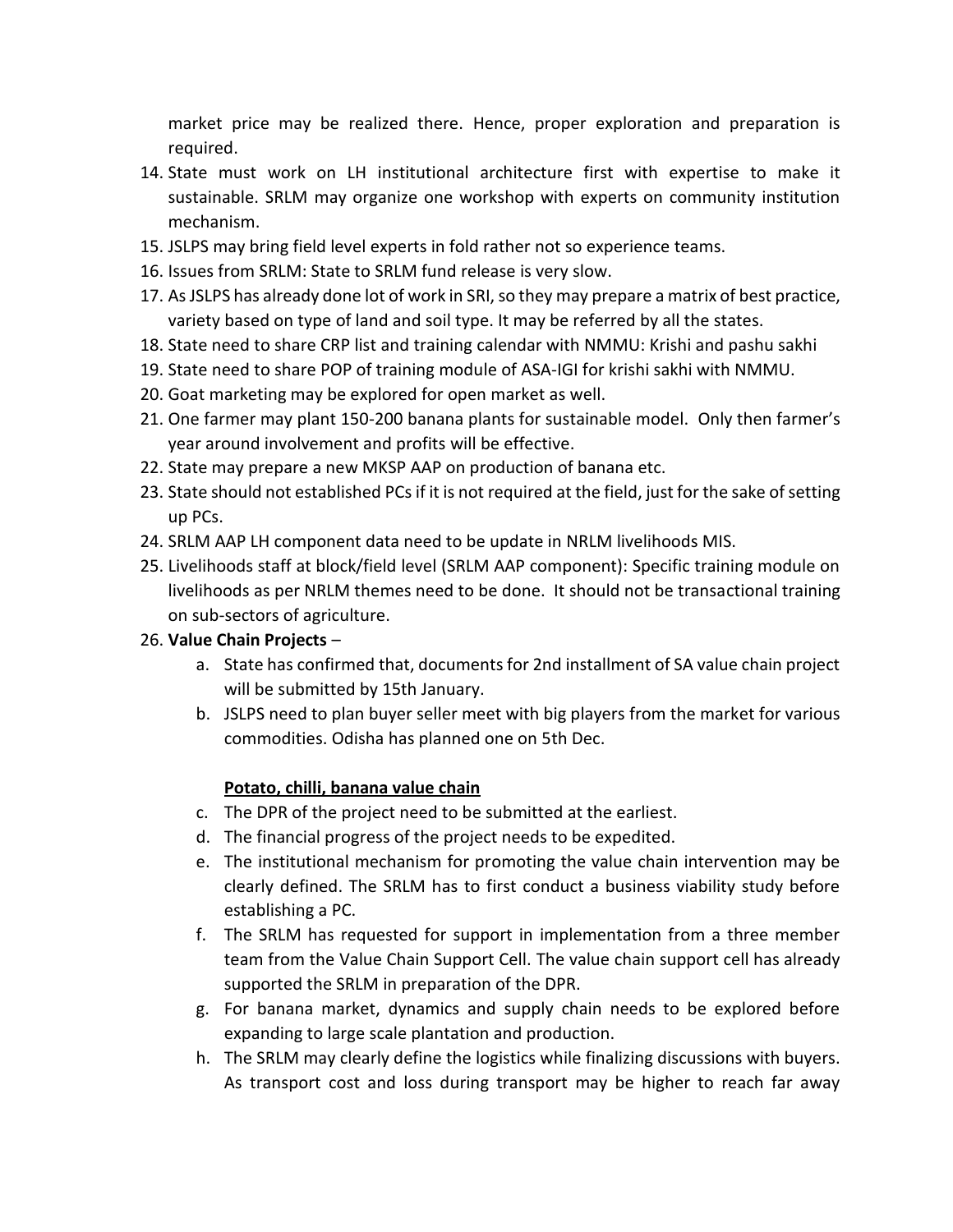markets though higher market price may be realized there. Hence, proper exploration and preparation is required.

- i. State is working in multiple commodities in value chain. Two member Techno Serve team would be very useful as shared by SRLM.
- j. Lemon grass business need to be relooked as its price varies every season. Community may face huge loss few season due to this intervention. More study need to be done before taking up the intervention.

#### **Lac and Tamarind value chain**

- k. The DPR of the project may be shared with NMMU
- l. The SRLM may define the institutional structure that would be most suitable for the Lac and Tamarind intervention. The SRLM has to first conduct a business viability study before establishing a PC.
- m. JSLPS may plan a buyer seller meet with big players from the market for various commodities. They may consult Odisha SRLM as they have conducted such meets for agriculture produce as well as medicinal plants.
- n. The SRLM may clearly define the logistics while finalizing discussions with buyers. As transport cost and loss during transport may be higher to reach far away markets though higher market price may be realized there. Hence, proper exploration and preparation is required.
- o. By end of December PC will be formed for NTFP and Agri commodity.

## **Bihar:**

- 1. MKSP in the state has very slow progress. There is no dedicated staff deployed for MKSP AAP. This is one major reason of slow expenditure. Dedicated staff need to be deployed and expense under MKSP activities must be booked under MKSP budget only.
- 2. Bihar should focus on setting up many more Custom Hiring Centers within the budget range of 2- 3 lakh. It may have power tiller, reaper along with small tools. Convergence with Agriculture department need to be done for CHCs.
- 3. Bihar must create pool of trained Pashu Sakhi in large numbers. And focus of livestock intervention should be small ruminant.
- 4. MGNREGA convergence has not taken off in the state. State team should focus on livelihoods asset creation with immediate effect.
- 5. CRP data need to be updated in NRLM Livelihoods MIS.
- 6. Alternative models for machan may be explored (concrete pole, convergence with MGNREGA etc).
- **7. Value Chain project –**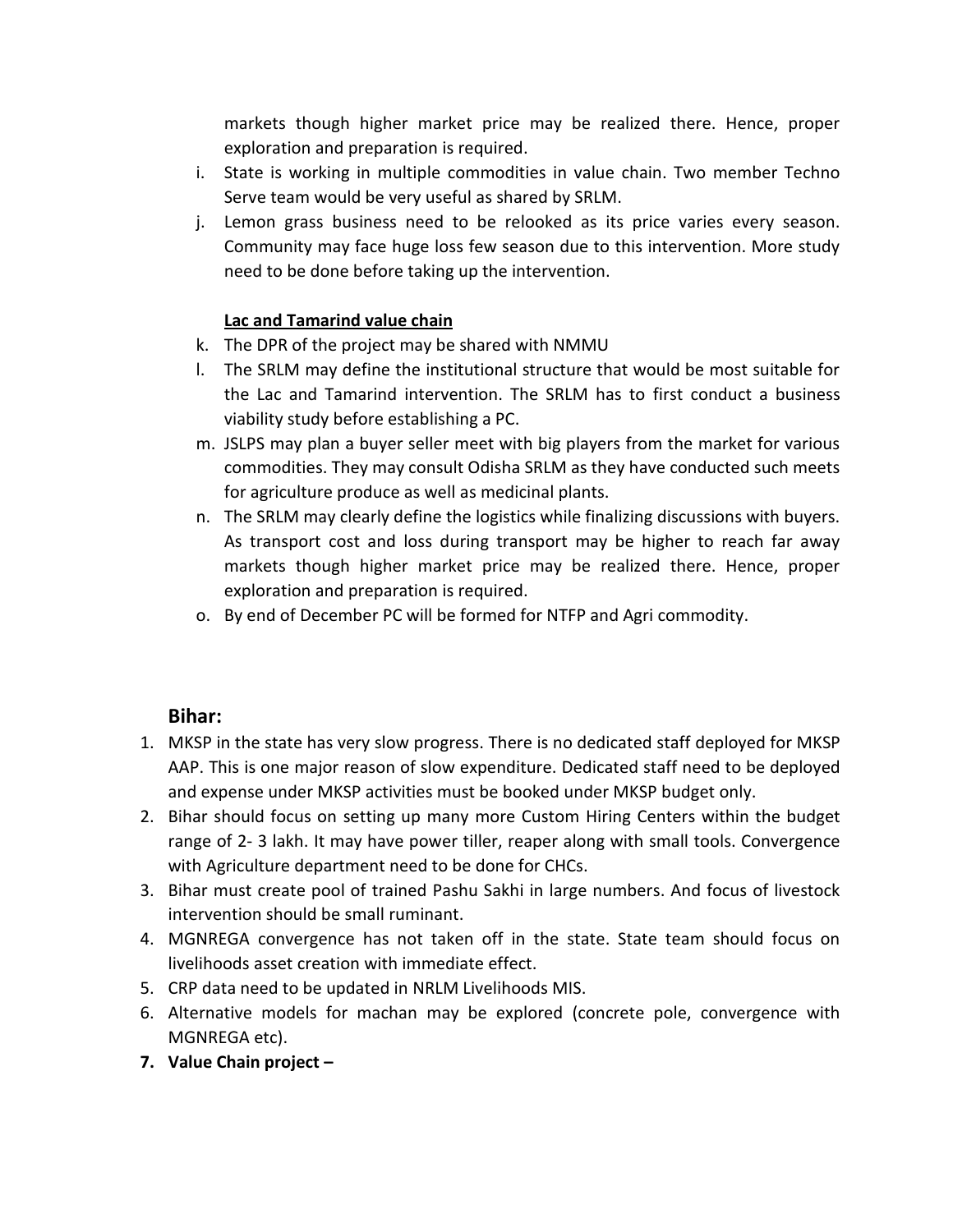a. For the dairy value chain development project, the procurement plan may be prepared as part of the DPR and the procurement activities need to be initiated at the earliest.

#### 8. **MIS:-**

- a. CRP data entry needs to be taken up
- b. Mahila Kisan data entry need to be completed

## **Maharashtra:**

- 1. MKSP AAP: Out of 139 blocks only in 44 blocks BPM, LH are in place. It's a serious concern and all staffs must be deployed at the blocks urgently. Make shift staffs are not sufficient for ensure quality of LH intervention.
- 2. MSSRF MKSP project completion report need to be submitted by MSRLM to MoRD.
- 3. It has been discussed that under the MKSP project on Tasar, there are drop out of Tasar rearing households in next few seasons after initiation. This is very serious concern. MSRLM and BAIF need to prepare action plan to ensure continuation of tasar rearing of all the HHs.
- 4. Major goal of the Tasar project was to ensure DFL availability and continuation of the rearing. BAIF need to ensure availability of quality DLF on time. MSRLM must monitor the process.
- 5. BAIF will submit docs for next installment by January 2018.
- 6. Farmer Field School protocol need to be shared with NMMU by the state team.
- 7. Important objective of the LH interventions under NRLM is to provide LH support to poor HHs. Constructing institutions/ building may not be a profitable model for poor households. It will be profitable for support staffs or CRPs rather than poor SHG farmers. This kind of model need to be relooked and analyzed before grounding.
- 8. Convergence asset creation numbers are negligible in Maharashtra. State must strategies the process for convergence and blocks staffs may be given targets and monitored timely to achieve the target.
- 9. Fund release need to be done through proper institutionally fund routing channel.
- 10. **Value Chain projects**
	- a. One PC has been registered for floriculture. The SRLM may start the process of recruiting the staff of the PC with the support of the TSA.
	- b. The SRLM may provide details of the procurement and sales of the commodities by the PC.

## **11. MIS**

- a. CRP data entry needs to be taken up
- b. Mahila Kisan data entry for the MKSP AAP and Special Fund projects needs to be initiated in Maharashtra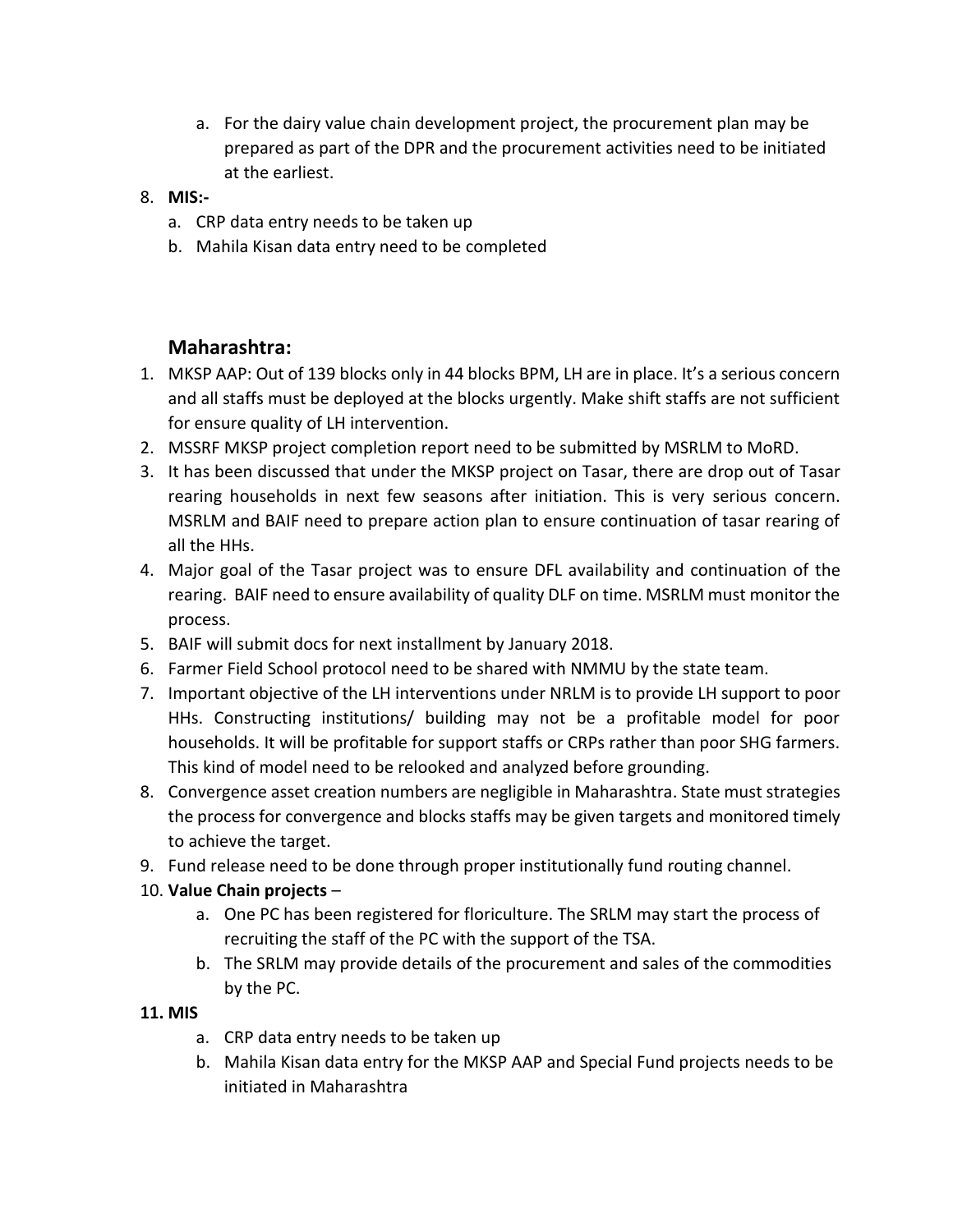## **Odisha:**

- 1. All MKSP partner NGO PIAs must integrate Pashu Sakhi in the project. State must ensure that and continuous monitoring is required. Pashu Sakhi must be trained and deployed for adjacent two villages.
- 2. LH asset creation under MGNREGA convergence negligible in Odisha. State mission must ensure that SRLM and the NGO PIAs prepare strategies and assets are created. SRLM may set target for PIAs and provide required support to ensure that.
- 3. Expenditure of MKSP partners are slow. SRLM must ask them to expedite the project.
- 4. SRP to CRP training data need to be captured. State may write to NMMU to depute NRPs during the trainings.
- 5. The SRLM needs to submit inception report, DPR, Baseline survey, M& E framework, technical protocol for two approved MKSP AAPs.
- 6. OLM need to verify Producer Company data of MKSP NGO partners. Whether the PCs are formed during MKSP tenure or these are old ones.

#### 7. **Value chain projects** –

- a. The DPR of the project needs to be submitted
- b. The SRLM may transfer the funds allocated for the PC to the account of the PC.
- c. The SRLM may complete the recruitment of the PC manpower for all the 3 PCs formed.
- d. State must ensure immediate submission of documents for Value chain projects as these projects have smaller window to complete the project.

#### **8. MIS**

- a. CRP data entry needs to be taken up
- b. Mahila Kisan data entry for the MKSP AAP and Special Fund projects needs to be initiated in Odisha
- c. The PIA may be directed to complete the entry of Mahila Kisan in the Farm Livelihoods MIS.

## **Chhattisgarh:**

- 1. BSM need to submit docs for  $3<sup>rd</sup>$  installment. SRLM need to ensure the same.
- 2. For Tasar project (Pradan), letter need to be send to MoRD for expansion of the area.
- 3. CG may produce nucleus seeds of tasar that may be sent to Jharkhand tasar project. This option need to be explored.
- 4. CRPs should be groomed with regular training by SRPs (especially in the first year, training in every 2-3 months).
- 5. State need to submit DPR, inception report and baseline report for the MKSP AAPs.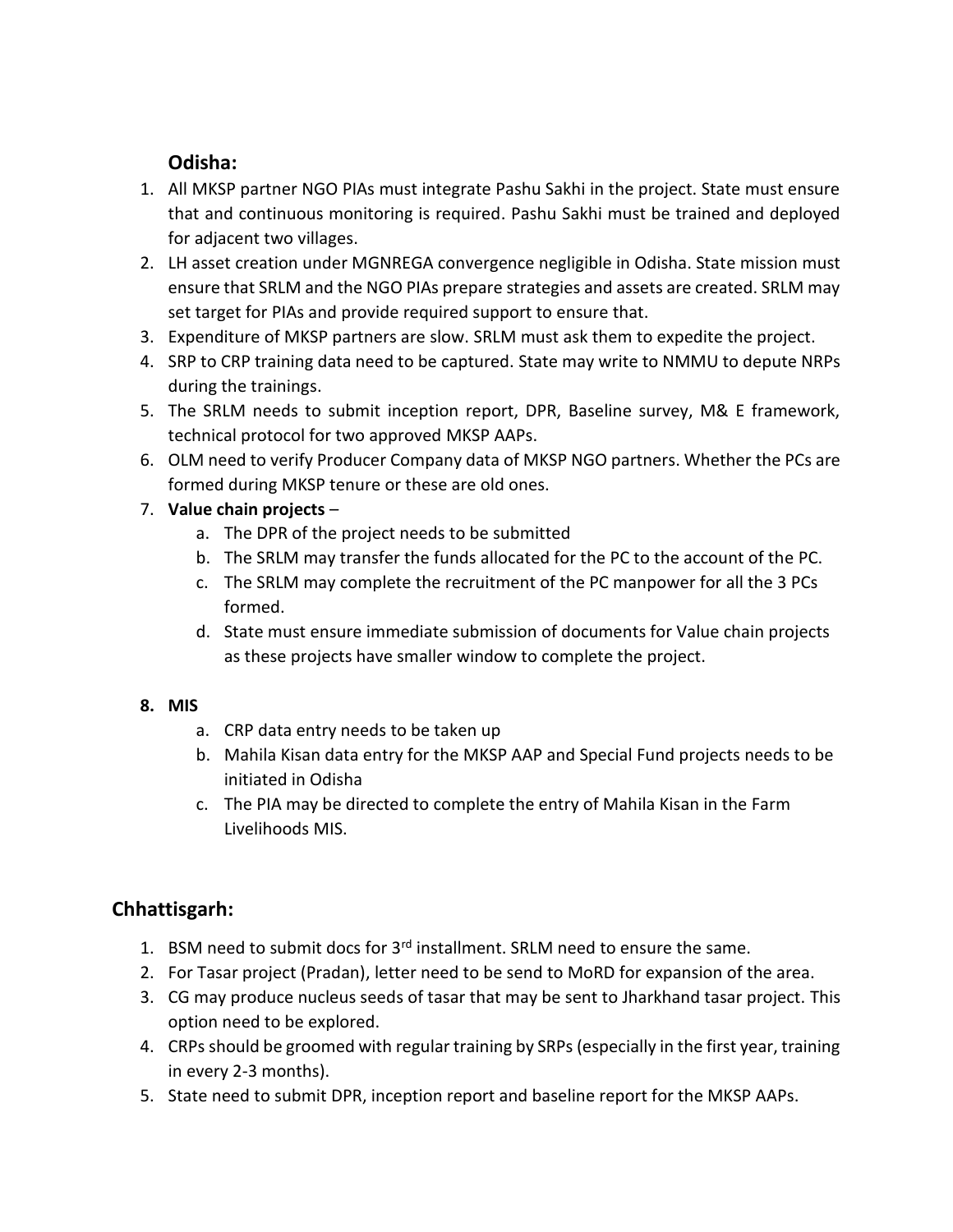#### 6. **Value Chain Projects** –

- a. The SRLM may share the details of the EOI and TOR for taking on board the technical support agency
- b. The SRLM has requested for support from Value Chain Support Cell for the implementation of the project
- c. The SRLM may initiate the recruitment of the State level staff planned under the project.

## **7. MIS**

- a. CRP data entry needs to be taken up
- b. Mahila Kisan data entry for the MKSP AAP needs to be initiated

## **Andhra Pradesh:**

- 1. SERP representative confirmed that, the required documents for second and third installment will be submitted by  $15<sup>th</sup>$  Dec, 2017. Timeline need to be adhered.
- 2. State need to share concrete intervention plan and execution plan including HR plan with rest of the balance budget. Focus areas may be: set up CHCs in all villages. Mandle level intervention plans need to be prepared.
- 3. NTFP project was not presented by SERP team. State must regularly monitor and report status of these projects as well. State need to share the data and submit required docs for NTFP projects by 15<sup>th</sup> Dec.
- 4. SERP, AP need to expedite the roll out of the MKSP projects as soon as the balance fund is received and plan for the closure of the projects.
- 5. SERP has managed to bring small ruminant insurance at 3% premium. It is a good initiative.
- 6. SERP team must monitor NGO partner projects closely. Data of the NGO partner's MKSP projects were not provided during the review.
- **7. MIS**
	- a. CRP data entry needs to be taken up
	- b. Mahila Kisan data provided in excel format needs to be tagged with the DAY-NRLM SHG data in the Farm Livelihoods MIS.

## **Rajasthan:**

1. Financial progress of the MKSP AAP is quite slow. State need to expedite the financial progress of SRLM AAP. SRLM confirmed that the documents for  $2^{nd}$  installment will be submitted to MoRD by  $31<sup>st</sup>$  January, 2018.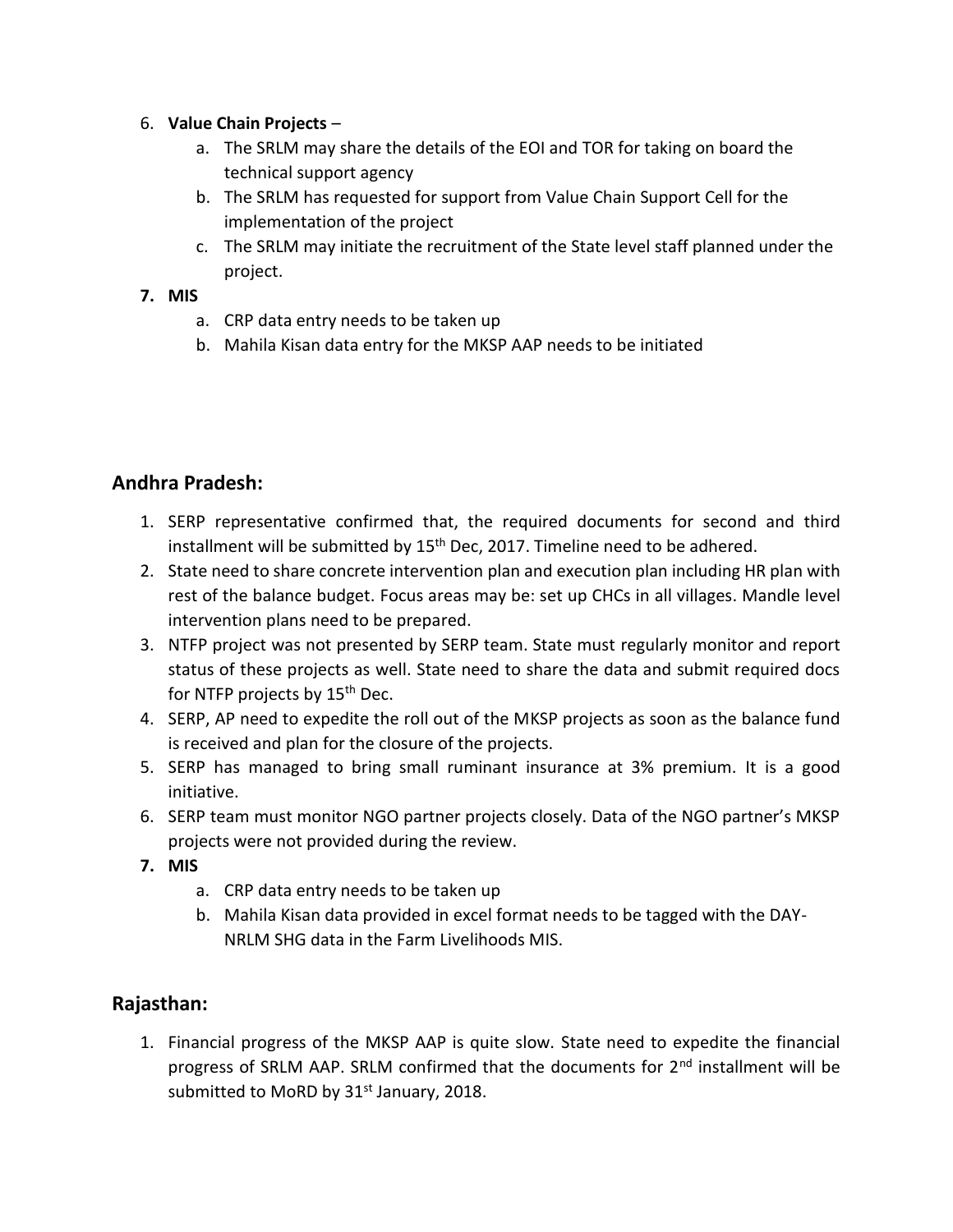- 2. As informed by SRLM team, CMF project need to be closed. SRLM confirmed that, completion report will be send to MoRD by Jan 17.
- 3. Independent evaluation Report for CMF MKSP project to be shared by SRLM to MoRD.
- 4. SRLM need to ensure promotion of non-chemical agriculture through all the programs as per NRLM mandate.
- 5. State must ensure that Ngo Partner (Cmf) promotes non-chemical agriculture only as it is one core value of MKSP.
- 6. SRLM need to ensure completion of data entry of Mahila Kishan and CRPs in DAY-NRLM MIS by Dec 17.
- 7. Castration kit may be included in Pashu Sakhi kit if necessary in some cases.
- 8. SRLM need to explore opportunity to converge with other programs to bring under CHCs. State should not use NRLM fund for high-end machineries like tractor.
- 9. Convergence works with MGNREGA have been taken up nicely in the state.
- 10. **Value Chain projects**
	- a. The SRLM may prepare the TOR for taking on board the technical support agency. The same may be shared with NMMU.
- 12. **MIS -** CRP data entry needs to be taken up

## **Uttar Pradesh:**

- 1. There is hardly any progress under MKSP project till date. It is a very serious concern and state must immediate take action to expedite the roll out of MKSP project.
- 2. SRLM may plan a consultation with NMMU team for detail action plan on MKSP and value chain project.
- 3. More number of quality staffs are required at state level in UP along with Block level LH staffs. SRLM must ensure HR at state and Block level with relevant qualification and experience immediately.
- 4. Training and deployment of the CRPs must be taken up urgently.
- 5. CHCs need to be set up urgently.
- 6. SRLM may organize consultations with livelihoods staffs of other states. It will ensure cross learning among states. And UPSRLM can learn from earlier mistakes of other states and successful model can be replicate.
- 7. Only agro-ecological practices in four major areas need to be focused under MKSP.
- 8. **MIS**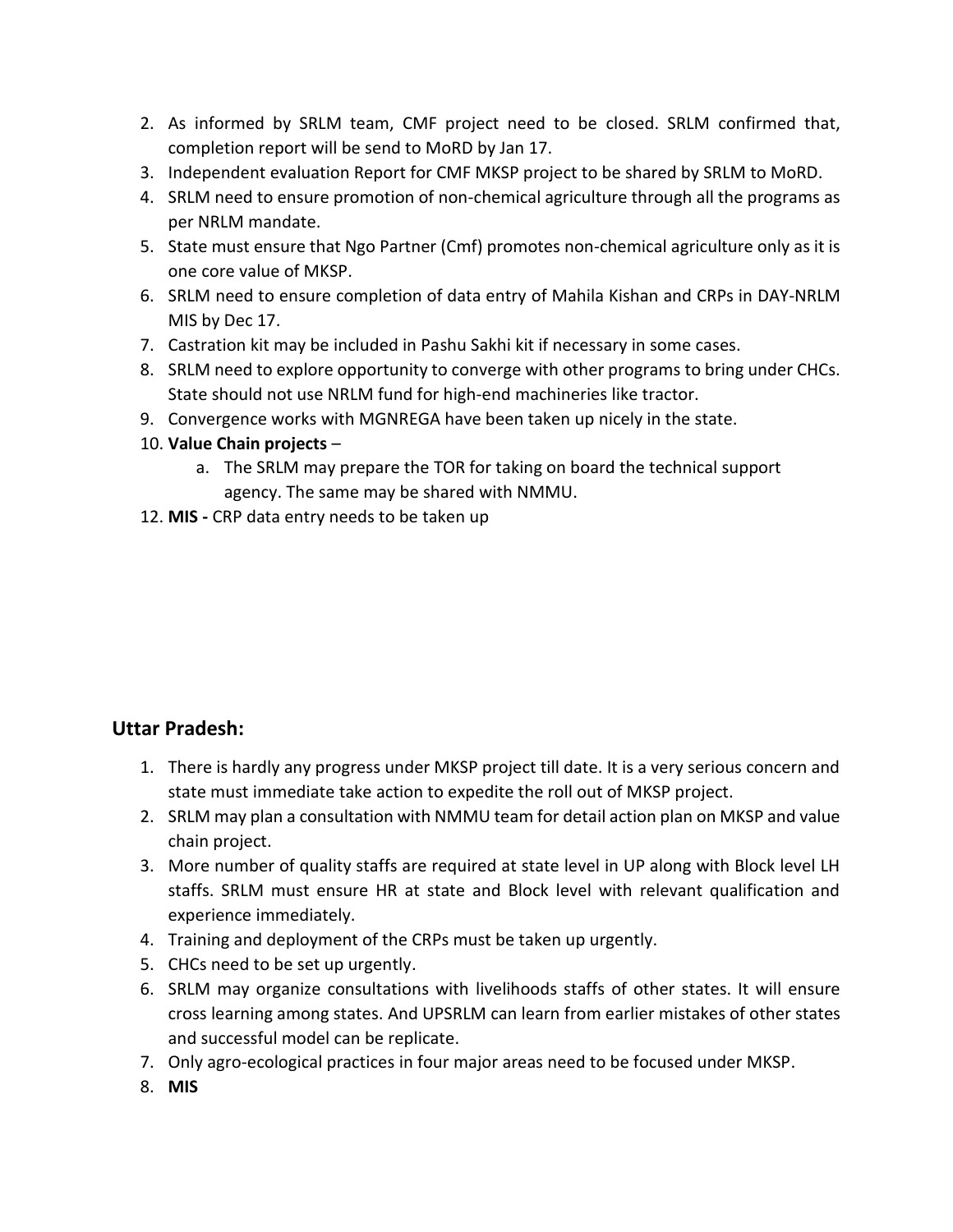- a. CRP data entry needs to be taken up
- b. Mahila Kisan data entry for the MKSP AAP needs to be expedited

## **Telangana:**

- 1. SERP confirmed that all the required documents will to be submitted by 15<sup>th</sup> Dec, 2017 to MoRD.
- 2. As suggested by AS, RL to SPM, LH: SERP may write to MoRD to make SERP, Telangana as PIA of the MKSP project.
- 3. Consent letter from all Zila Samikshas would be required mentioning consensus that SERP will be the PIA. Consent letter from principal secretary, RD may be required.
- 4. State need to share concrete intervention plan and execution plan including HR plan with rest of the balance budget. Mandle level intervention plans need to be prepared.
- 5. While submitting CHC proposal under MKSP, detail business model need to be submitted.
- 6. Mandle level plans need to be prepared for MKSP available budget.
- 7. Animal sheds creation under MGNREGA convergence is negligible in the state. SERP must focus on asset creation under MGNREGA.
- 8. MKSP project of the NGO partner (Koval foundation) need to be monitored by SERP regularly and report may be shared to MoRD.
- 9. Pashu Sakhi must be integrated in MKSP.
- **10.** Krishi Sakhi and Pashu Sakhi must be female.
- **11. MIS**
	- a. CRP data entry needs to be taken up immediately
	- b. Mahila Kisan data provided in excel format needs to be tagged with the DAY-NRLM SHG data in the Farm Livelihoods MIS.

## **West Bengal:**

- 1. There is no progress in the MKSP project on Tasar. It is serious area of concern. SRLM must take necessary actions to expedite the roll out. TSA may be taken on board urgently.
- 2. WB mission may take support from Resource person from NIRD's list of LH NRPs. It may be taken from SRLM AAP fund.
- 3. WB LH team must focus on taking livelihood activities with SRLM AAP fund (LH component).
- 4. State mission must recruit quality staffs with relevant experience and education to run LH programs. Dedicated livelihoods staffs are required and Blocks.
- 5. WBSRLM may hire LH NRPs from NIRD's list for support in livelihood interventions and MKSP proposal preparation.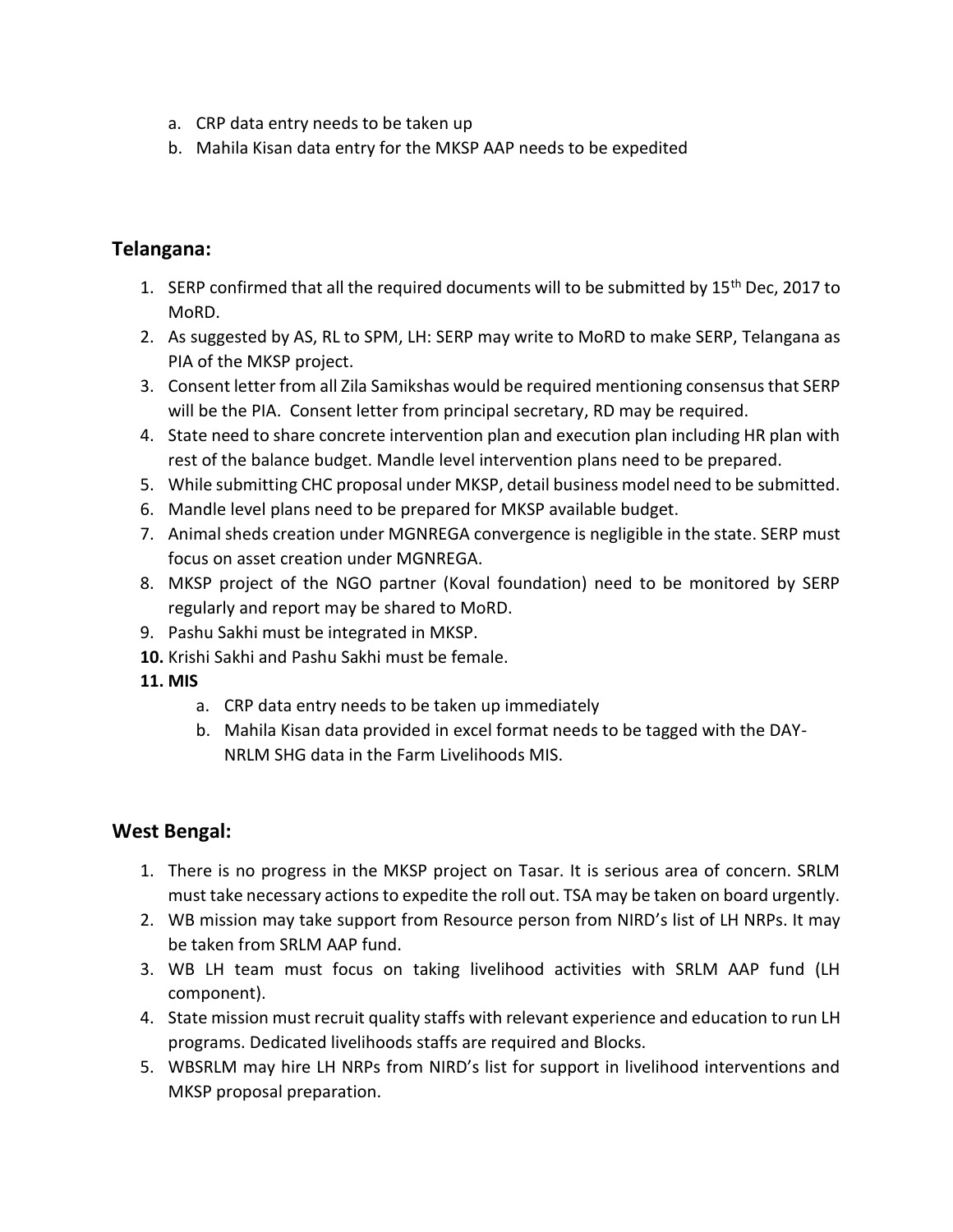- 6. State can take support from existing MKSP partners to prepare new MKSP proposal.
- 7. State may concentrate to set up small CHC with SRLM AAP fund.
- 8. SRP training and Pashu Sakhi and Krishi Sakhi training by these SRPs must be focused. If support is required NMMU team can provide NRP support.

#### **Kerala:**

- 1. State share of Kudumbshree and Atapadi MKSP projects are still pending. SRLM need to take immediate action to ensure state share.
- 2. For Atapadi project staff like CEO need to be taken from as staff of PC only form MKSP fund. CEO must be accountable for profirt making of the PCs.
- 3. SRLM need to ensure regular fields visit and monitoring of COMPT project. Documents like QPR, financial and financial progress, extension etc need to be sent to MoRD.
- 4. Kudumbshree must send the documents for next installment for all three MKSP projects.
- 5. **MIS**
	- a. CRP data entry needs to be taken up
	- b. Mahila Kisan data entry need to be completed

## **Tamil Nadu:**

- 1. Pashu Sakhi must be incorporated in the running MKSP AAP. It has been suggested repetitively but no concrete plan can be seen till now.
- 2. MGNREGA convergence work is negligible till now. SRLM need to strategize and set target for higher number of asset creation under MGNREGA convergence.
- 3. Convergence need to be done with other departments and schemes for CHC bigger machineries.
- 4. Specific livelihoods plan need to be prepared and shared with NMMU for the landless HHs who have been considered under MKSP AAP-1.
- 5. The SRLM may propose a value chain development project in the State.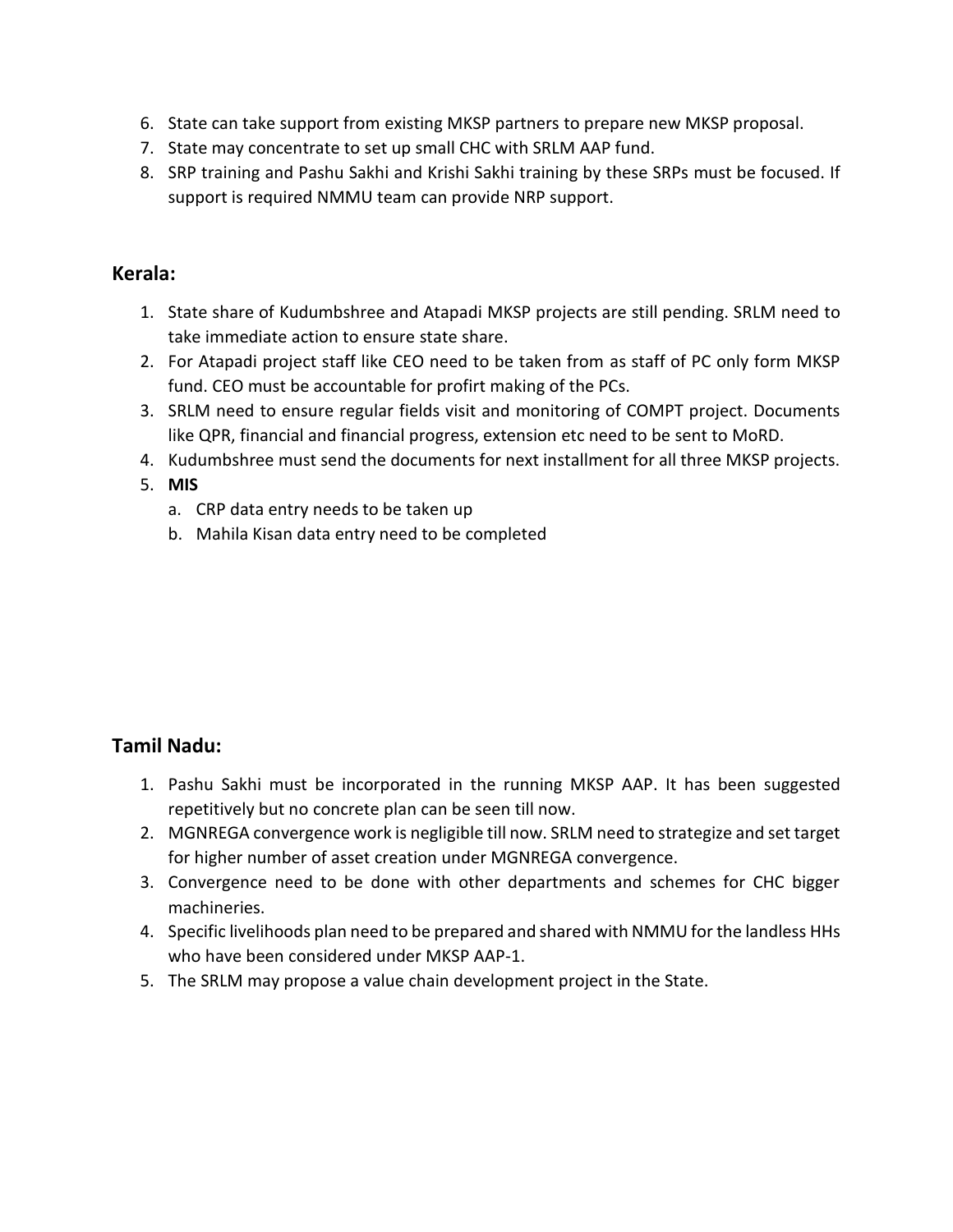## **J & K:**

- 1. CRP training need to be organized and NMMU may be informed. NRPs may be deployed for direct training of CRPs in J & K.
- 2. State need to prepare DPR, inception report and baseline survey. NRP support may be taken by SRLM from approved budget.
- 3. SRLM may organized a field visit and follow up workshop to work on the roll out strategy of the MKSP AAP. NMMU may be informed so that NMMU can depute staff for the workshop.

## **Haryana:**

- 1. Physical and financial progress of the MKSP AAP project is extremely slow. State must take immediate action to expedite the progress of the project.
- 2. State must recruit dedicated LH staff with relevant education and experience at state and block level immediately.
- 3. State may hire NRPs directly from MKSP or SRLM AAP fund for required support.

## 4. **MIS**

- a. CRP data entry needs to be taken up
- b. Mahila Kisan data entry need to be completed

## **Gujarat:**

- 1. Physical and financial progress of the MKSP AAP project is extremely slow. State must take immediate action to expedite the progress of the project.
- *2.* Dedicated staffs with relevant qualification and experience must be placed for MKSP AAP at Block and State level.
- *3.* State level dedicated livelihoods person must be taken on board urgently.
- 4. The SRLM needs to submit the proposal for 2nd installment of MKSP AAP. The SRLM needs to prepare and submit inception report, DPR, Baseline survey and technical protocol.
- 5. DPR for MKSP PIA project need to be submitted.
- 6. **MIS**
	- a. CRP data entry needs to be taken up
	- b. Mahila Kisan data entry need to be completed

## **List of Annexure**

Annexure A: List of Participants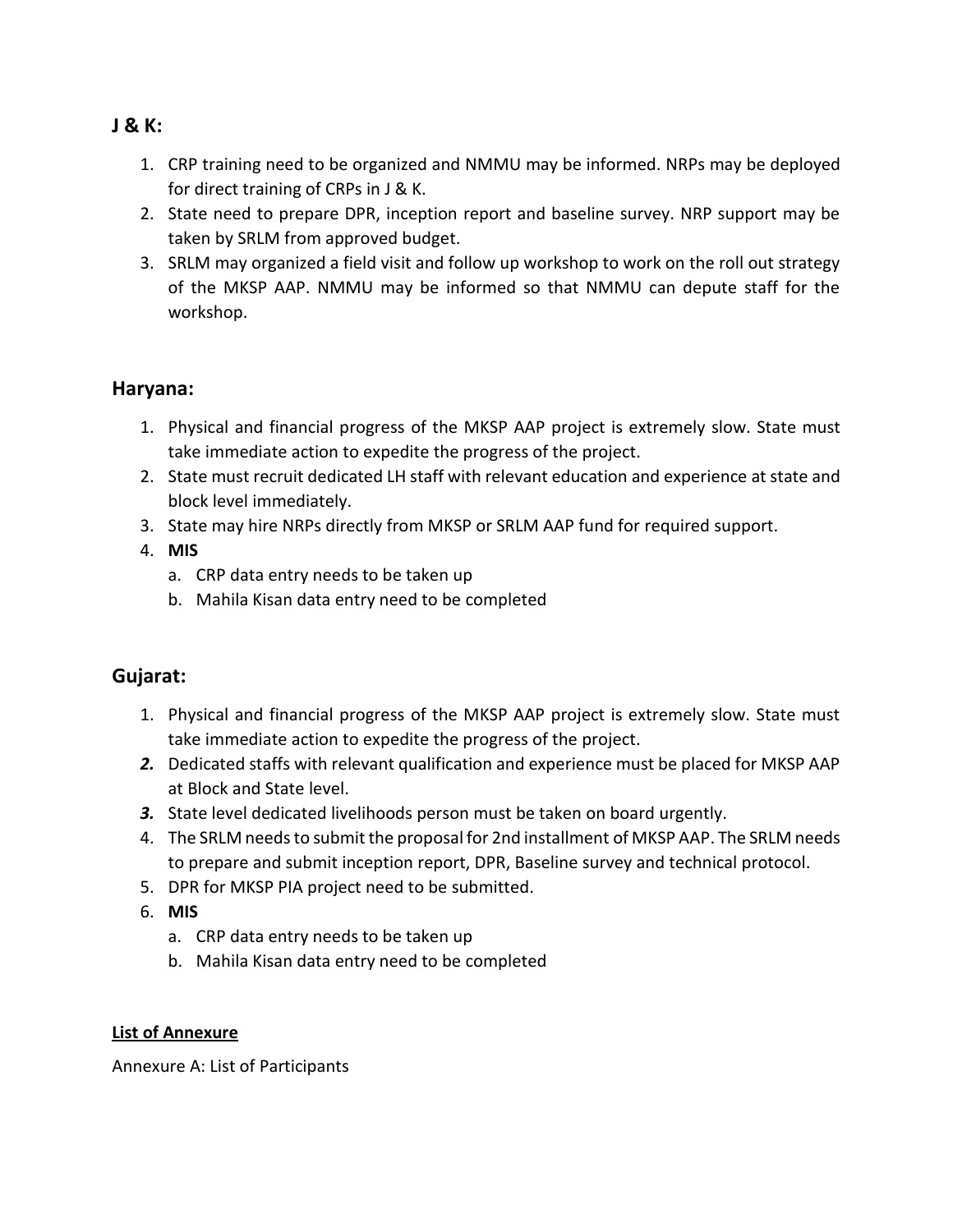# **Annexure A: Participant List**

#### **Farm Livelihoods Review Meeting, 5th to 7th December, 2017 at NIRD&PR, Hyderabad**

| S.<br>No.      | <b>Name</b>                    | Designati<br>on   | <b>State</b>      | Organizatio<br>n | Qualificati<br><b>on</b> | Date of<br><b>Birth</b> | Gend<br>er | <b>Moble</b><br>No. | E-mail Id                       |
|----------------|--------------------------------|-------------------|-------------------|------------------|--------------------------|-------------------------|------------|---------------------|---------------------------------|
| $\mathbf{1}$   | Anita Baghel                   | Director<br>(F&A) | New Delhi         | <b>NMMU</b>      |                          |                         | F          |                     | anita.baghel26@nic.in           |
| $\overline{2}$ | Alok De                        | LEAD-<br>Farm LH  | New Delhi         | <b>NMMU</b>      |                          |                         | M          |                     | alok.nrlp@gmail.com             |
| 3              | Gayatri Rao                    | <b>SME</b>        | New Delhi         | <b>NMMU</b>      | <b>MBA</b>               |                         | F          | 98200806<br>76      | gayatri.srao@gmail.com          |
| 4              | Arnab Bose                     | PE                | New Delhi         | <b>NMMU</b>      | <b>MBA</b>               | 13.07.198<br>6          | M          | 76290000<br>16      | arnabbose.contact@gmail.c<br>om |
| 5              | Bajranga<br>Pattnaik           | <b>NMM</b>        | New Delhi         | <b>NMMU</b>      | <b>MBA</b>               | 25.06.197<br>8          | M          | 82490135<br>93      | virbajranga@gmail.com           |
| 6              | Vivek Kunj                     | <b>NMM</b>        | New Delhi         | <b>NMMU</b>      | <b>MBA</b>               |                         | M          | 81787373<br>12      | viveknrlm@gmail.com             |
| $\overline{7}$ | P. Penchala<br>Kumar           | Consulta<br>nt    | Andhra<br>Pradesh | <b>APSRLM</b>    | B. Sc,<br>PGDAEM         | 31.05.198<br>2          | M          | 73311693<br>43      | penchalag@gmail.com             |
| 8              | Komal<br>Kumari                | YP                | Andhra<br>Pradesh | <b>APSRLM</b>    | <b>PGDFM</b>             | 23.09.199<br>1          | F          | 73311693<br>46      | komal.serp@gmail.com            |
| 9              | Anil Kumar<br>Yadav            | PM                | <b>Bihar</b>      | <b>BRLPS</b>     | <b>MBA</b>               | 30.04.198<br>4          | M          | 78089201<br>08      | anilk@brlp.in                   |
| 10             | Sumit Kapoor                   | PM                | <b>Bihar</b>      | <b>BRLPS</b>     | <b>PGDM</b>              | 09.12.198<br>6          | M          | 97714727<br>01      | sumit@brlp.in                   |
| 11             | Krishan<br><b>Gopal Mittal</b> | <b>ASPM</b>       | Chhattisgarh      | <b>CGSRLM</b>    | <b>MSW</b>               | 20.06.198<br>4          | M          | 87706019<br>79      | aspmlh.cgsrlm@gmail.com         |
| 12             | Ranjit Modri                   | <b>OSD</b>        | Gujarat           | <b>GLPC</b>      | <b>MRM</b>               | 22.02.198<br>4          | M          | 90999559<br>09      | ramnitmodri@gmail.com           |
| 13             | Bhavana<br><b>Baria</b>        | <b>APM</b>        | Gujarat           | <b>GLPC</b>      | MA                       | 22.10.197<br>5          | F          | 99092098<br>02      | bhavanabinburia@yahoo.in        |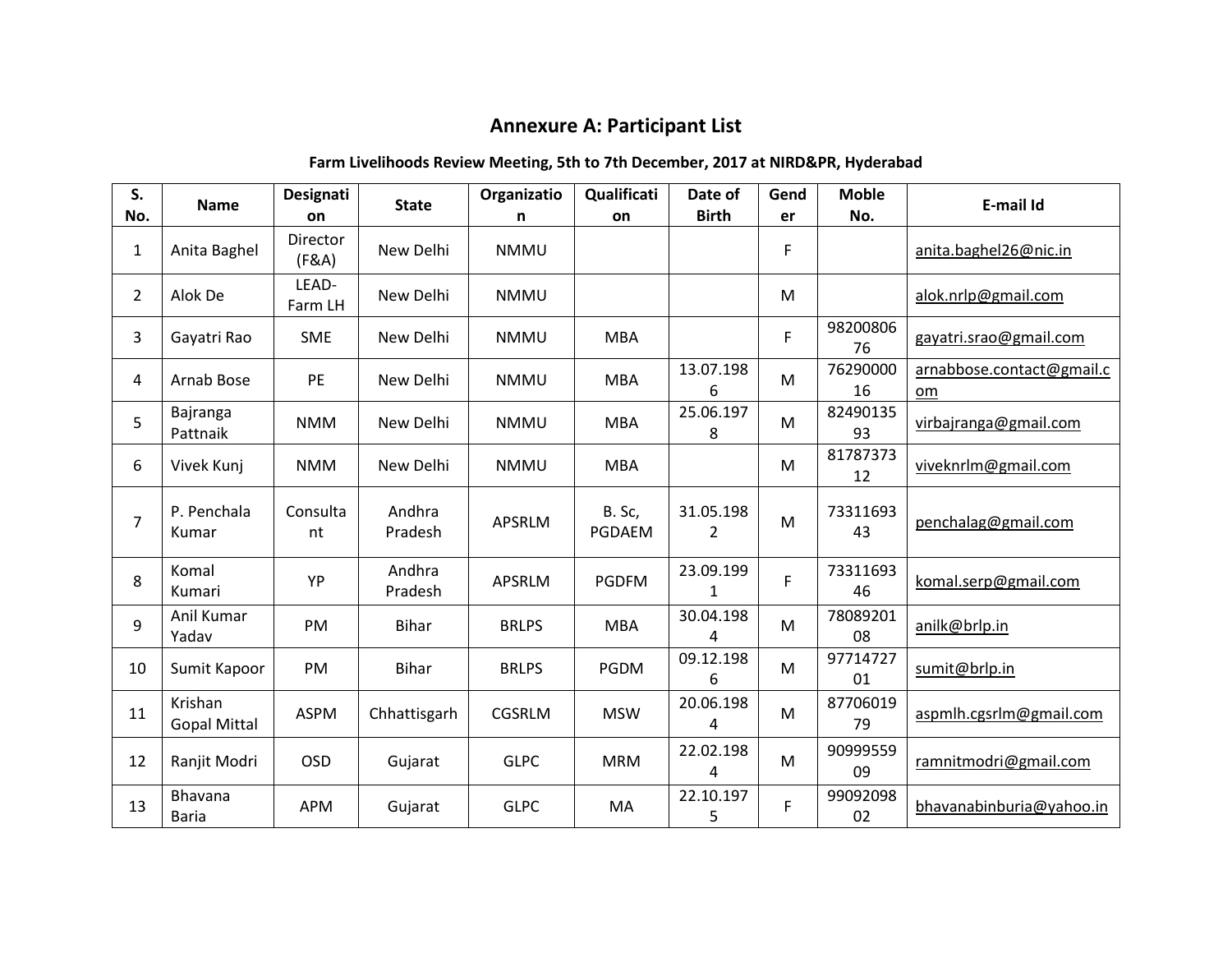| 14 | Jagruti<br>Vasava        | <b>TLM</b>                         | Gujarat            | <b>GLPC</b>      | <b>MSW</b>           | 14.03.198<br>8              | F         | 76228615<br>34 | vasava.jagrutiin@gmail.co<br>m        |
|----|--------------------------|------------------------------------|--------------------|------------------|----------------------|-----------------------------|-----------|----------------|---------------------------------------|
| 15 | Bhupender<br>Singh       | YP                                 | Haryana            | <b>HSRLM</b>     | B. Sc                | 13.03.198<br>6              | M         | 90501636<br>70 | bhupenderbahia@gmail.co<br>m          |
| 16 | Ramesh<br>Thakur         | <b>MM</b>                          | Haryana            | <b>HSRLM</b>     | <b>MALLB</b>         | 05.05.195<br>4              | ${\sf M}$ | 81465354<br>54 | aajeevikaskills.haryana@gm<br>ail.com |
| 17 | Abha Kotwal              | <b>Block</b><br>Project<br>Manager | Jammu &<br>Kashmir | <b>JKSRLM</b>    | PGDRD,<br><b>MBA</b> | 07.06.197<br>9              | F         | 70060871<br>94 | bpmbishnah@gmail.com                  |
| 18 | Sushil<br>Sharma         | PM                                 | Jammu &<br>Kashmir | <b>JKSRLM</b>    | <b>PGDRDM</b>        | 04.07.198<br>$\overline{7}$ | M         | 99069038<br>01 | sushil.sharma279@gmail.co<br>m        |
| 19 | Akhoury<br>Prabhas       | PM                                 | Jharkhand          | <b>JSLPS</b>     | <b>PGDRD</b>         | 19.07.197<br>2              | M         | 93341587<br>18 | akhouryprabhas@gmail.co<br>m          |
| 20 | Dr. P. K.<br>Singh       | SPM                                | Jharkhand          | <b>JSLPS</b>     | Ph.D                 | 28.11.196<br>8              | ${\sf M}$ | 88628200<br>90 | praveenkrsingh2007@gmail<br>.com      |
| 21 | Swadheen<br>Patnaik      | <b>TSO</b>                         | Jharkhand          | <b>JSLPS</b>     | <b>PGDRD</b>         |                             | M         | 94711251<br>39 | swadhinpattanaik26@gmail<br>.com      |
| 22 | G. Venkatesh             | <b>ASPM</b>                        | Karnataka          | <b>KSRLM</b>     | M. Sc                | 01.08.197<br>5              | M         | 99161945<br>67 | vga139@gmail.com                      |
| 23 | Dr. K. Rahul             | <b>TA</b>                          | Kerala             | Kudumbashr<br>ee |                      | 24.03.198<br>6              | M         | 82816557<br>05 | mkspkshree@gmail.com                  |
| 24 | Manish Singh             | SPM                                | Madhya<br>Pradesh  | <b>MPSRLM</b>    | M. Sc                |                             | M         | 91091004<br>45 | spmag@mpraf.nic.in                    |
| 25 | <b>Vinay Singh</b>       | DM                                 | Madhya<br>Pradesh  | <b>MPSRLM</b>    | M. Sc                | 20.08.198<br>6              | M         | 72229928<br>83 | vinaysinghdpid@gmail.com              |
| 26 | Yogesh<br><b>Bhamare</b> | <b>SMM</b>                         | Maharashtra        | <b>MSRLM</b>     | M. Sc                |                             | M         | 94227374<br>37 | yogeshbhamane@gmail.co<br>m           |
| 27 | Niraj<br>Nakhate         | DM                                 | Maharashtra        | <b>MSRLM</b>     | M. Phil              |                             | M         | 73507340<br>75 | ytl.dmlnf@gmail.com                   |
| 28 | Rajendra<br>Ingle        | SAP                                | Maharashtra        | <b>MSRLM</b>     | M. Sc,<br><b>MBA</b> | 30.12.197<br>3              | M         | 94218017<br>27 | rajivkrajiv@rediffmail.com            |
| 29 | Dr. D. V.<br>Jadhav      | SR. PO                             | Maharashtra        | <b>BAIF</b>      | M. Sc, Ph.<br>D      | 05.06.197<br>7              | ${\sf M}$ | 94053236<br>69 | jdhanaji@gmail.com                    |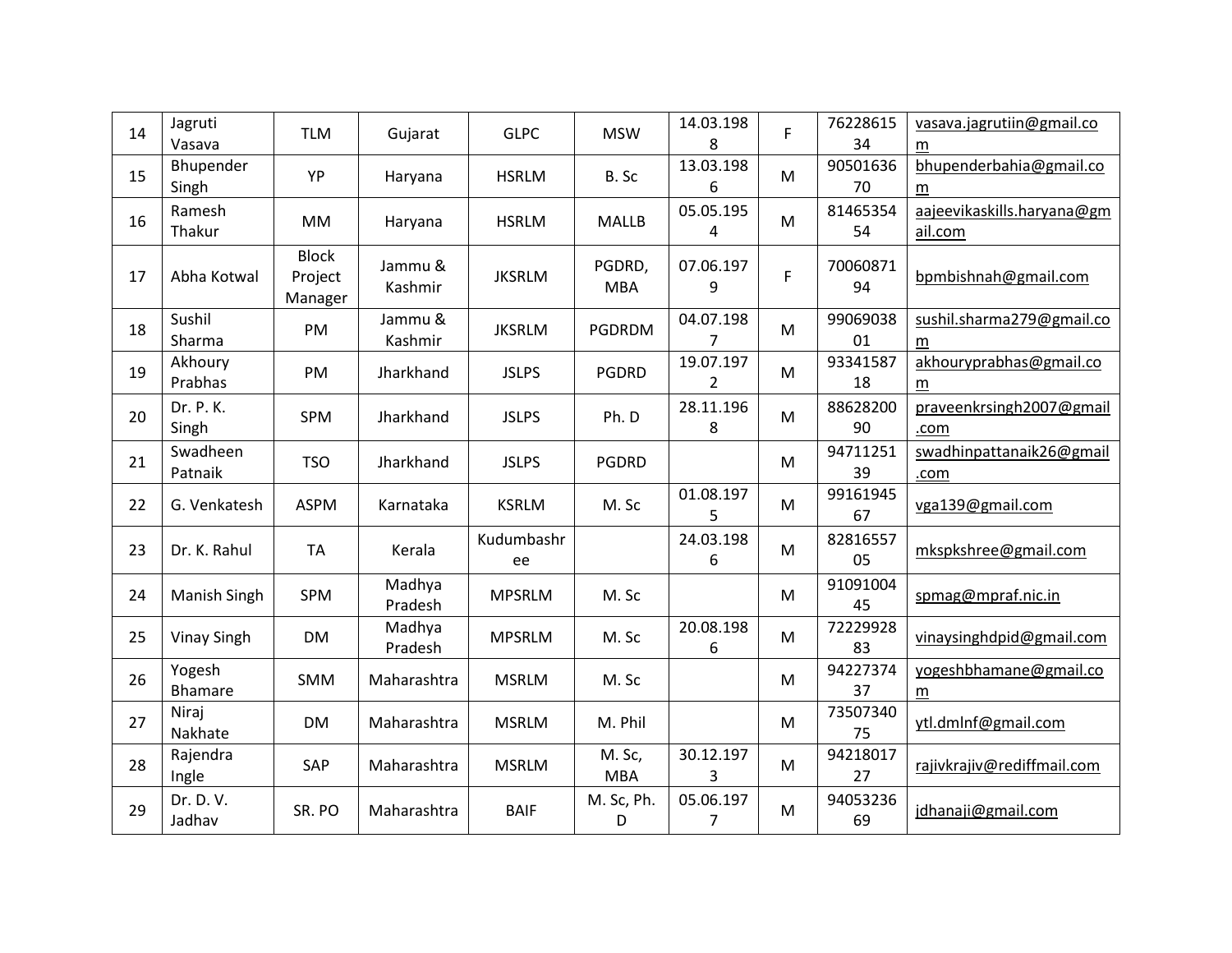| 30 | Prafulla<br><b>Kumar Samal</b> | Consulta<br>nt            | Odisha            | <b>OLM</b>    | M. Sc        | 04.03.195<br>5              | M         | 70777890<br>16                    | samalpk55@gmail.com                        |
|----|--------------------------------|---------------------------|-------------------|---------------|--------------|-----------------------------|-----------|-----------------------------------|--------------------------------------------|
| 31 | Renu<br>Basumatary             | Young<br>Professio<br>nal | Odisha            | <b>OLM</b>    | MA           |                             | F         | 94225963<br>05                    | yp.renuolm16@gmail.com                     |
| 32 | Gangadhar<br>Bongurala         | Manager                   | Odisha            | <b>OLM</b>    | <b>MSW</b>   | 25.05.199<br>0              | M         | 90040604<br>24;<br>70930775<br>10 | gangadhar93raj@gmail.co<br>$\underline{m}$ |
| 33 | Pramod Sahu                    | Consulta<br>nt            | PRADAN            | PRADAN        |              | 24.06.197<br>3              | M         | 97270062<br>96                    | 2006.pramod@gmail.com                      |
| 34 | Nityananda<br>Dhal             | Integrato<br>r            | PRADAN            | PRADAN        | <b>MPS</b>   | 14.02.197<br>$\overline{2}$ | M         | 97179688<br>57                    | nityananddhal@pradan.net                   |
| 35 | Kirit Kumar<br>Patel           | SPM                       | Rajasthan         | <b>RGAVP</b>  | <b>MSW</b>   | 06.10.196<br>9              | ${\sf M}$ | 97836481<br>89;<br>94132622<br>15 | kirit udr@yahoo.in                         |
| 36 | Praveen<br>Meena               | AC                        | Rajasthan         | <b>RGAVP</b>  | <b>PGDFM</b> | 30.01.198<br>6              | M         | 95213225<br>04                    | praveen.meena1p86@gmai<br>I.com            |
| 37 | Homam Khan                     | YP                        | Rajasthan         | <b>RGAVP</b>  | <b>MSW</b>   | 31.03.199<br>1              | M         | 87448471<br>14                    | khan.homan@gmail.com                       |
| 38 | Samuel<br>Indabaudai           | Project<br>Officer        | <b>Tamil Nadu</b> | <b>TNSRLM</b> | B. Sc, MBA   | 18.05.197<br>$\mathbf{1}$   | M         | 94450341<br>00                    | dpiu_cnn@yahoo.com                         |
| 39 | P. Babu                        | Project<br>Director       | <b>Tamil Nadu</b> | <b>TNSRLM</b> | <b>ME</b>    | 15.12.198<br>1              | M         | 94440944<br>51                    | dpiu trc@yahoo.com                         |
| 40 | S. Shobha                      | Assist.<br>Director       | <b>Tamil Nadu</b> | <b>TNSRLM</b> | M. Sc        | 21.05.196<br>9              | F         | 94440942<br>16                    | tncdwho@yahoo.co.in                        |
| 41 | K. Sreedevi                    | PM                        | Telangana         | <b>SERP</b>   | M. Sc        | 11.02.196<br>6              | F         | 90100222<br>03                    | pm2salserp@gmail.com                       |
| 42 | M. D. Haritha                  | SPM                       | Telangana         | <b>SERP</b>   | B. Sc        | 03.09.197<br>$\overline{2}$ | F         | 73307222<br>62                    | spmsalserp@gmail.com                       |